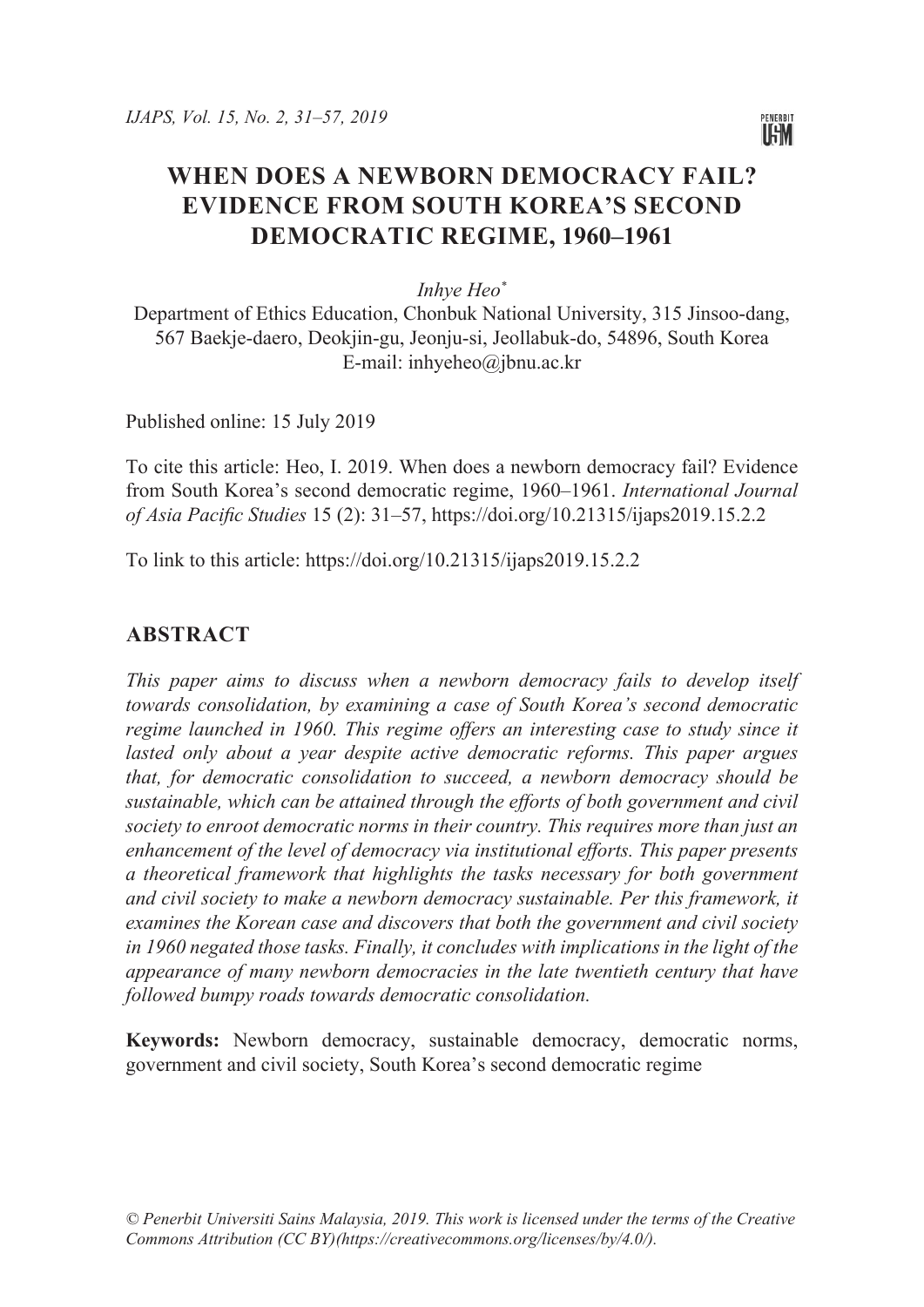### **INTRODUCTION**

When does a newborn democracy fail? To avoid becoming a failed democracy and lead it towards consolidation, what are the foremost tasks that political and social actors of a newly democratised country should undertake? This paper aims to answer these questions by analysing the case of South Korea's second democratic regime, which launched in 1960 in response to peoples' strong yearning for democracy, but experienced "sudden death" (Schedler 1998) in 1961.

Many newborn democracies appeared in the latter half of the twentieth century in Asia, Africa, and Central and Eastern Europe, owing to the great wave of decolonisation and the end of the Cold-War. After this transition, to consolidate their newborn democracies, these countries promoted changes and the development of political processes that are referred to as "democratic reforms" (Lee 2007). Thanks to these reforms, many countries have achieved a minimal definition of democracy, holding regular, free and fair elections. Despite this, they have followed bumpy roads towards democratic consolidation, having shown weaknesses in effective checks and balances of government leaders, the expansion of democratic values, and the effective integration of citizens' opinions as policy input factors, among others. Moreover, several countries are at risk of a reversal in reforms that could lead to the premature collapse of democracy (Hopkin 1999). Further, as a result of governments' poor economic performance, underdeveloped party and parliamentary politics, and overdependence on a few charismatic individuals, political instability in some of these countries is rising. Thus, there is scepticism about whether newborn democracies can be stabilised (Elster et al. 1998; Kapstein and Converse 2008; Converse and Kapstein 2008).

In this context, South Korea (henceforth, Korea) is an important case providing significant implications regarding consolidation of newborn democracies. Emerging shortly after World War II, Korea was a representative newborn democracy in Asia. However, it was unable to stably develop a system of democracy, as three democratic regimes appeared over the course of about seven decades.

The first democratic regime was the First Republic, launched in 1948. It was established through a general election held under the surveillance of the United Nations (UN) Temporary Commission. Through Korea's constitutional Article 1, it was made clear that the country was a democratic republic. This article was defended with the assistance of UN forces during the Korean War (1950–1953). Yet, this democratic regime slowly turned into an authoritarian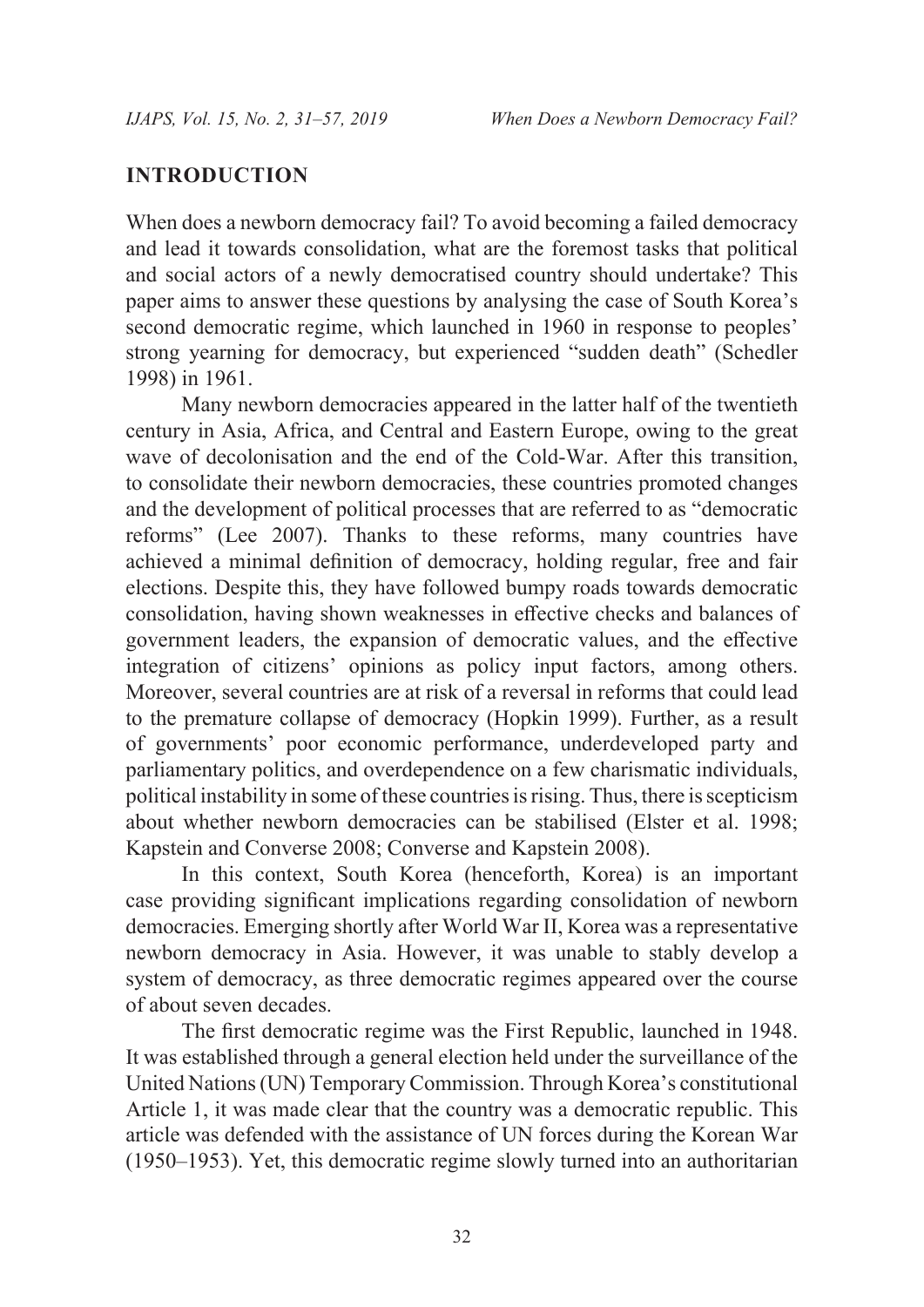one owing to suppression of the National Assembly and civil society by President Rhee Syngman. It ultimately collapsed in April 1960 as a result of citizen resistance.

Korea's second democratic regime was Heo Jeong's interim government (27 April 1960–14 June 1960), which appeared shortly after President Rhee stepped down, followed by the Second Republic (15 June 1960–16 May 1961), a parliamentary government system led by Prime Minister Chang Myun. However, this second democratic regime collapsed in just a year because of Park Chung-hee's military coup. During the Third and Fourth Republics led by President Park, citizens' political rights were systematically restricted by the over-bureaucratised administration (Enberg and Ersson 2001). Authoritarian rule continued under the Fifth Republic, which emerged from a military coup following Park's death in 1979. However, in striving for survival, civil society established a large pro-democracy coalition—which included students, labourers and middle-class people—to threaten the regime. As a result, a third democratic regime was born in 1987 after the ruling forces accepted the opposition's demands for democracy.

Among these three democratic regimes, this study focuses on the second democratic regime—namely, the interim government and the shortlived Second Republic. This regime tried to develop a democratic system by promoting reform projects. In particular, at the time, the main democratic reform was to revise the constitution, which included reshuffling the forms of government and punishing people involved in corruption during the First Republic. Despite the reform, the regime collapsed in about a year, and as mentioned above, a military coup was the direct cause of its early collapse (Han 1983; Lee 1994; Baek 1999; Moon 2005; Kim 2008).

Political instability and social confusion occurring in the context of a newly democratised country, and the subsequent continuation of unstable democracies, might cause political changes, such as interventions by the military or democratic regression (Armony and Schamis 2005). This implies that Korea's second democratic regime was unable to sustain its newborn democracy against the military, which constituted the anti-democratic forces at that time. This further suggests that, if democracy had been stably settled as a strong guiding principle, both within the government and civil society<sup>1</sup> at that time, the military coup might not have occurred, or it might not have brought about the end of the regime. In that vein, a few analyses of the Second Republic have provided the foundation for an old argument in Korean political history, namely "the theory about failed democracy," which suggests that a weak democracy invites a coup. Relevant studies include analyses of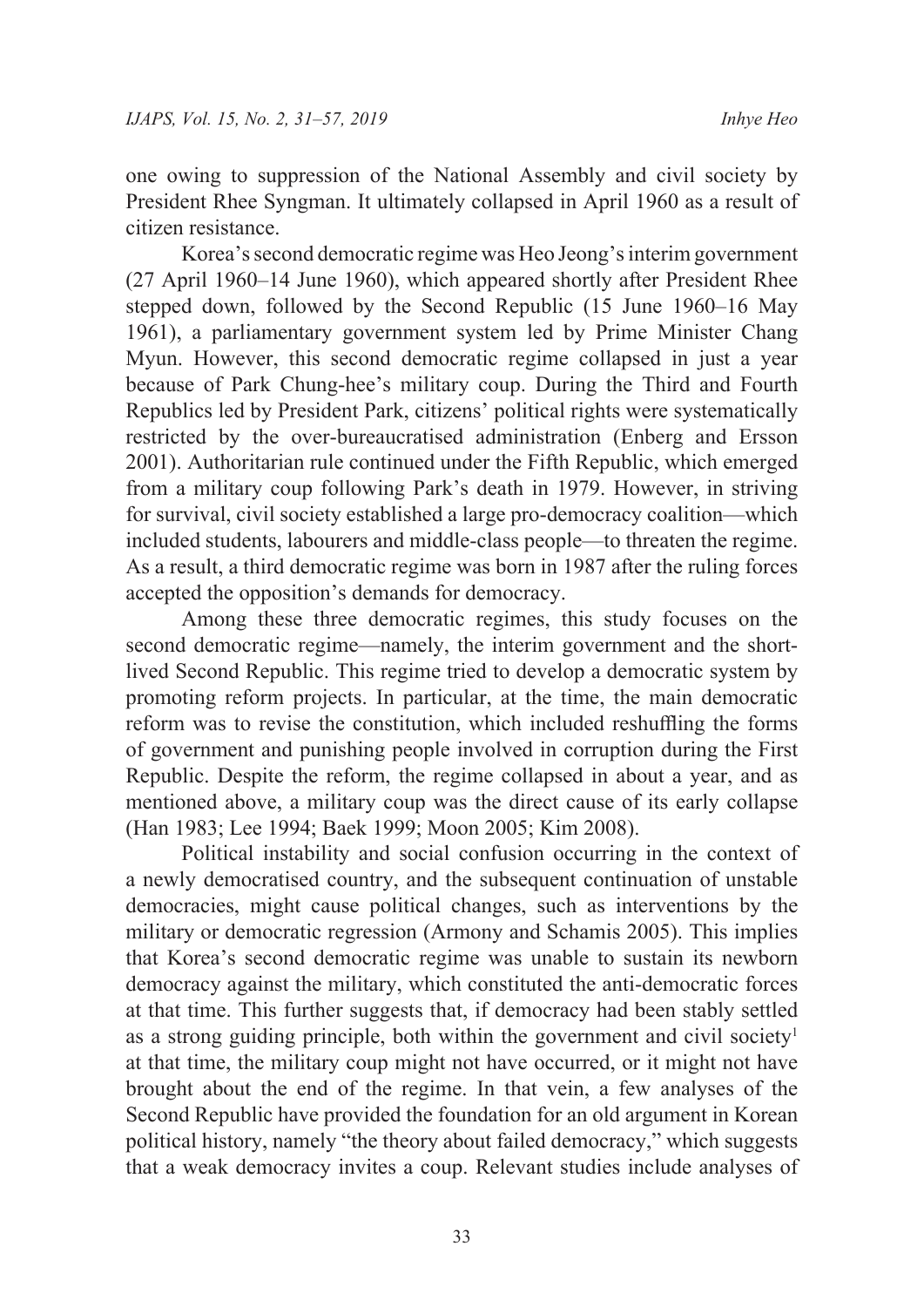factional disputes in the ruling party and ineffective leadership that is unable to control them, the government's weak policy skills, the innate problem of weak executive power that the parliamentary system had newly introduced (Han 1983), and the lack of political and administrative infrastructure, which Huntington (1965) stressed as a crucial factor of political development (Han 1983; Oh 2007). In particular, Han (1983) highlighted the government's inability to control social confusion, which arose due to ideological conflicts and public discontent with the government's reform, subsequent withdrawal of support from liberal forces that cherished liberal democratic ideals, and radical forces that stressed the end of anti-communism as crucial factors that affected the collapse of the regime. Thus, the previous studies are meaningful in that they elaborated on the political factors that affected the sudden death of the second democratic regime; yet, they do not fully demonstrate the factors either in the political sphere or the social sphere—that hindered the regime's survival and its development towards democratic consolidation.

In this context, based on the analysis of evidence from Korea's second democratic regime, this paper argues that, for democratic consolidation to succeed, a newborn democracy should be sustainable, which can be achieved through the efforts of both the government and civil society to enroot democratic norms in the country. This task requires more than a mere enhancement of the level of democracy via institutional efforts including democratic reform projects.

Thus, the next part of this paper theoretically elaborates the tasks that both government and civil society actors should undertake to make a newborn democracy sustainable through the implementation of democratic norms. Based on this theoretical discussion, the central part of this paper closely examines the Korean case and discovers that the government and key actors in society in 1960 acted against the tasks necessary for making a newborn democracy sustainable. Lastly, per the research findings, this paper concludes with some implications for newborn democracies.

# **MAKING NEWBORN DEMOCRACY SUSTAINABLE: TASKS FOR GOVERNMENT AND CIVIL SOCIETY**

Authoritarian regimes, through which most newly democratised countries transitioned, are highly likely to be threatened by two conflicts. According to Svolik (2012), the first is the conflict between rulers and the ruled, while the second involves political conflicts among those who share power.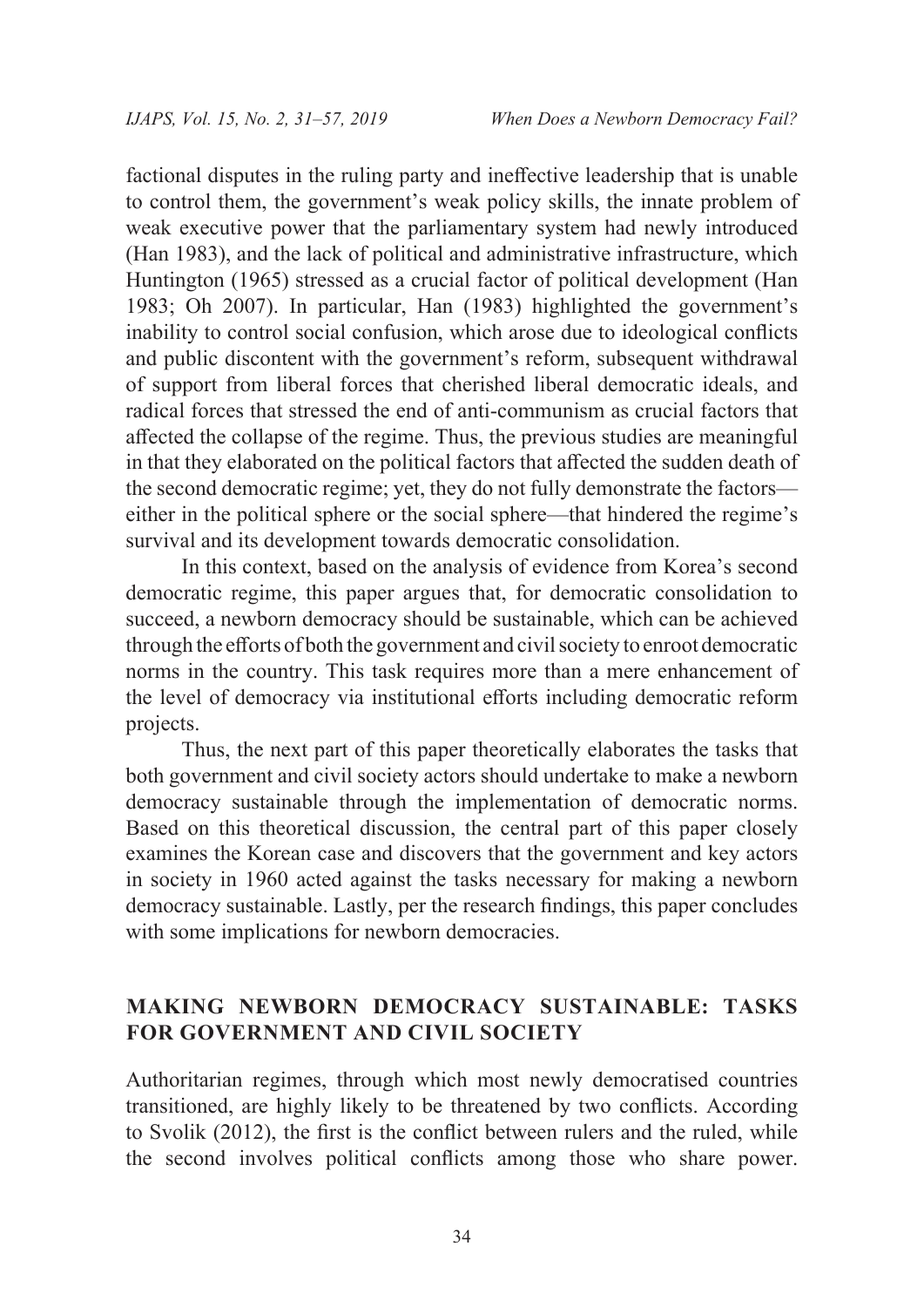When authoritarian regimes lose the ability to maintain control because such conflicts remain unresolved, some of them have the chance to form a newly democratised government, although, in some cases, there remains the possibility that they will have to face undemocratic forces to assume power (Przeworski et al. 2000). When this happens, the new government embarks on a process of consolidating democracy. Most intend to accomplish this task by promoting democratic reform projects focused on introducing new democratic institutions. During this process, they aim to expand the democratic principle of "inclusion"—namely, that all members of the polity should have equal decision-making influence (Young 2002)—which is the opposite of authoritarian governmentality aimed at excluding anyone who might threaten the regime from political processes. This task is urgently required since antidemocratic forces might pose challenges to the new regime (Pevehouse 2002), which could halt reforms or restore authoritarian rule.

Various twentieth-century cases of newborn democracies show that democratic reforms based on the principle of inclusion can vary depending on the context of a given country. In Argentina, for example, Raúl Ricardo Alfonsín's Union Civica Radical government—which appeared in 1983 following the collapse of the military regime—focused on institutional reform to eradicate human rights violations and military political interventions. In Brazil, President Fernando Collor de Mello, who was elected under the democratic constitution, focused on restricting government and protecting citizens' basic political rights. Indonesia, which underwent democratisation in the late 1990s, conducted rapid decentralisation to solve the problem of "rich provinces and poor people"—a situation in which resource-rich regions were subjected to economic and bureaucratic exploitation (Butt 1969)—to respond to public dissatisfaction with the previous centralised system (Shah and Thompson 2004). All of these reform processes involved expanding "inclusion," albeit in different ways depending on the context of each country.

In general, such democratic reform projects via institutional efforts are expected to have positive effects for newborn democracies. Specifically, reform projects intended to eradicate remnants of the past regime institutionally might easily garner public support. Moreover, as Nelson (1995) suggests, a democratic government's reforms based on public support improve the government's ability to cope with anti-democratic forces that refer to illegal activities that might overthrow the new regime.

Yet, democratic reform projects may not always produce positive effects for newborn democracies, as they introduce new institutions that are based on the democratic spirit. These institutions are sticky and resilient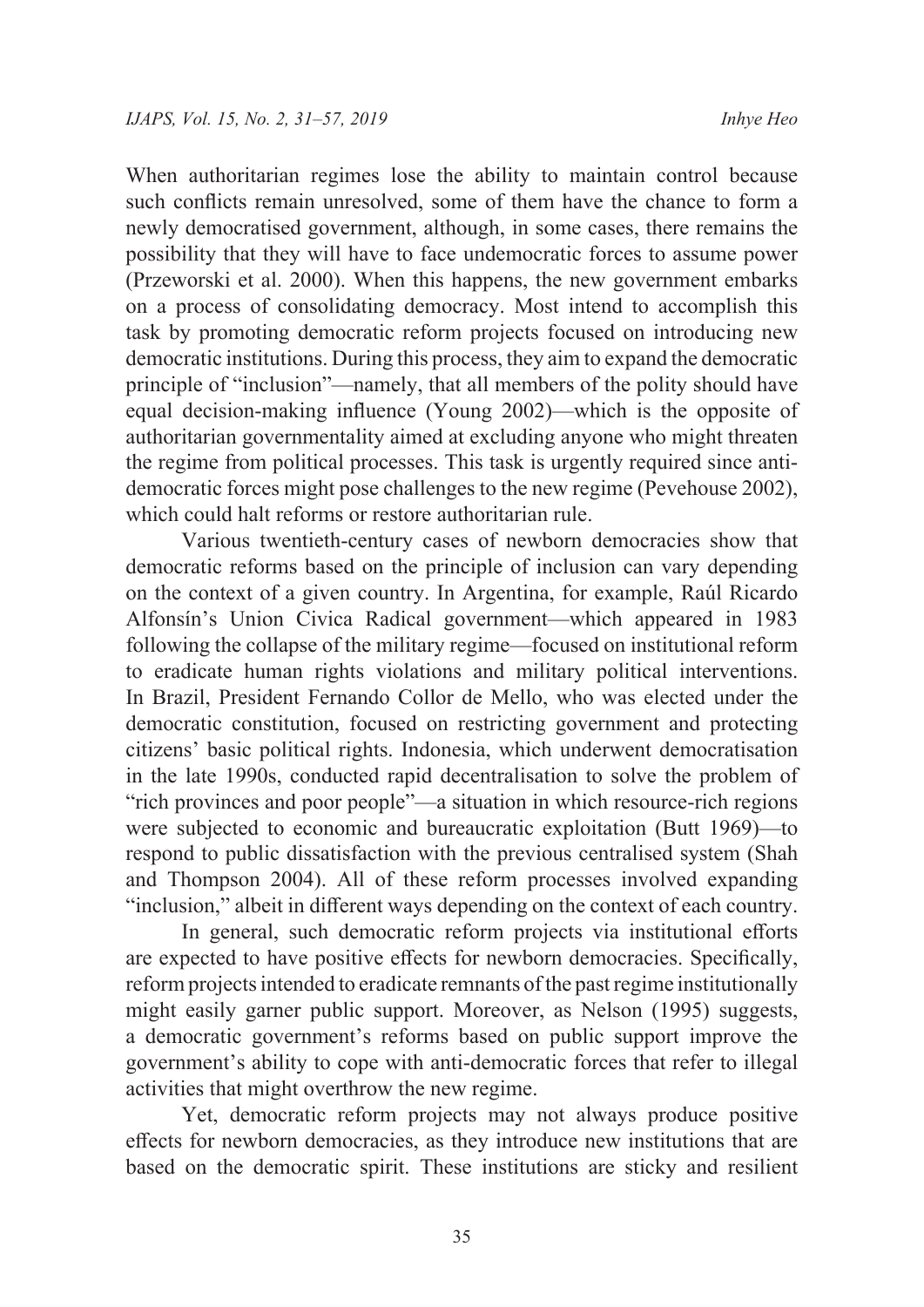(Stubbs 2009). Thus, in newborn democracies, newly introduced institutions may have conflicting relationships with the status quo of previous institutions that dominated peoples' actions for a long time. For example, even though a newly democratised government may declare that it will faithfully follow a democratic way of wielding its political power, it may still produce various kinds of political instability related to the old practices of the authoritarian legacy, such as abuse of executive power or the overheated competition of political elites to maximise votes by bribing voters. Interest groups, which are expected to lose previous vested interests due to the introduction of new systems, may resist reform measures. Moreover, citizens who experience the sudden expansion of post-authoritarian freedom are likely to have limited awareness of the expanded responsibility that comes with freedom and produce social confusion. Some of them may wish to see a quick dismantlement of the previous system, aggressively attack the government without public rationale, and aim for radical reform (Ma 2016). However, unlike revolutions, reforms are conducted by actors within regimes through legal procedures; thus, the processes and results might not satisfy the public's expectations and could possibly generate various types of social complaints. Finally, in the context of a newborn democracy, introducing democratic institutions in the name of democratic reform might bring about unexpected ill effects as it develops towards the consolidation of democracy.

Here, the "consolidation of democracy" is quite an extensive idea. From a negative viewpoint, democratic consolidation can be considered successful when newly democratised governments prevent their erosion (Schedler 1998) and project democratic rules as "the only game in town," where no one attempts to overthrow the regime (Linz and Stepan 1996). In comparison, from a positive viewpoint, democratic consolidation can be considered successful when citizens actively support democratic systems, believing they are best for securing high levels of government responsibility, and internalise democratic norms (Im 2000). Despite diverse views on the consolidation of democracy, these discussions are founded on the idea that a newborn democracy is less likely to return to authoritarian rule when it endures for as long as it can (Gerring et al. 2005).

Thus, a newborn democracy can be expected to develop towards democratic consolidation when it gains sustainability. What should be noted here is that "sustainability of democracy" should be differentiated from "level of democracy." The level of democracy can be enhanced through an elaboration of institutional settings, for example, democratic reform projects, but this does not guarantee a newborn democracy's sustainability. The fact that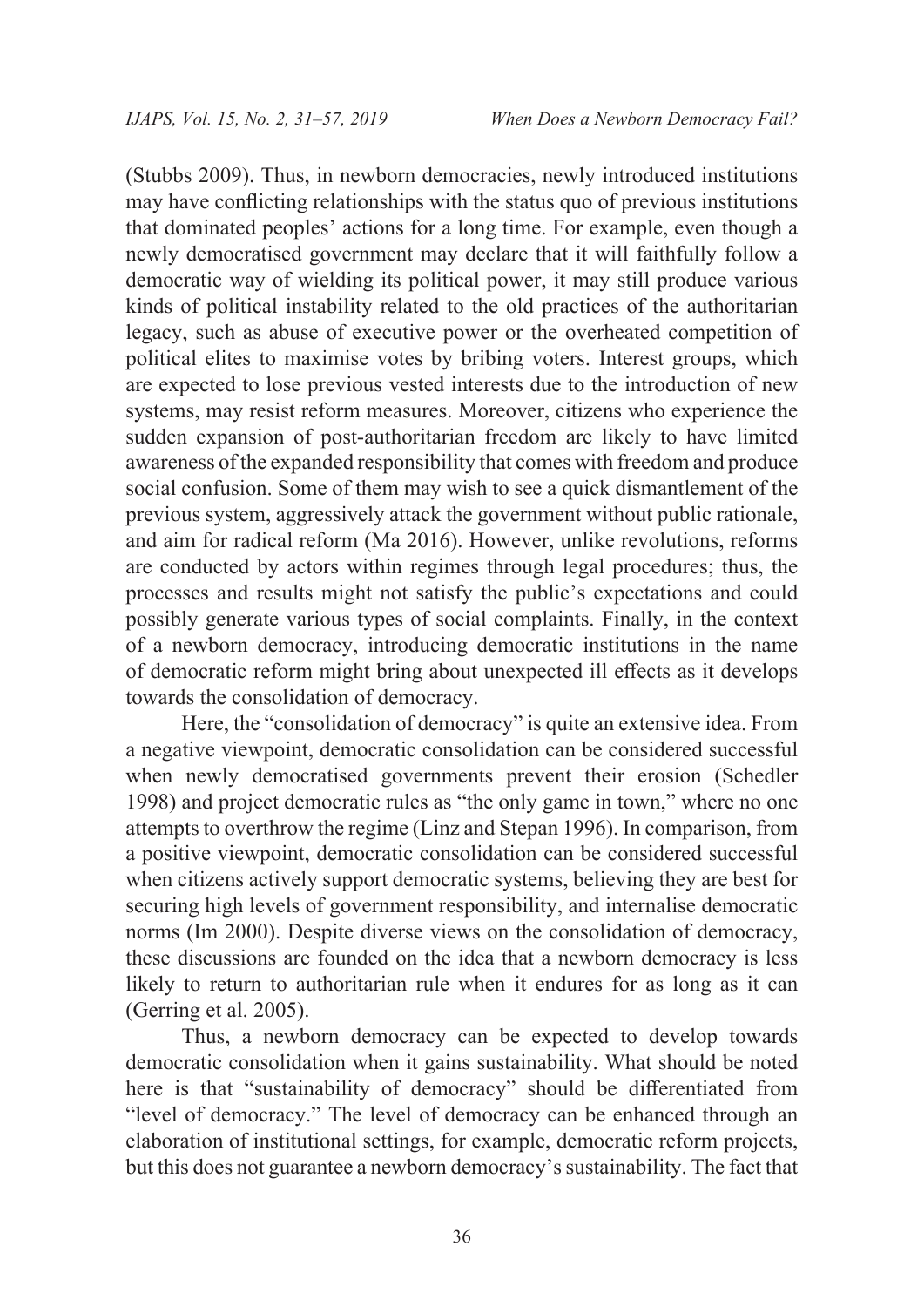Weimar Germany failed to sustain its democracy when democratic norms did not take root, despite having established a high level of democracy through its democratic constitution (Granato, Inglehart and Leblang 1996: 680), directly supports this.

In this context, this paper argues that the foremost step towards democratic consolidation of a newborn democracy is to make it sustainable enough to gain sufficient power to overcome any backlash that might bring about the premature collapse of its fledgling form. This requires the enrooting of democratic norms. Norms, in general, are regarded as values possessing everlasting importance, even though the ways of formulating them and their characteristics vary according to the category—for instance, legal or social to which they belong (Hetcher and Opp 2001). Norms affect actors' activities and their interactions by "prescribing" and "proscribing" their behaviours in specific circumstances (Hetcher and Opp 2001). Norms provide an answer to the question: "How should we live?" Thus, they guide actors to live better lives (Yoo 1995), even as they control the occurrence of certain outcomes by constricting those behaviours of actors that go against a norm; by doing so, they contribute to the sustenance and development of a specific system.

In this context, democratic norms are values that are required to sustain and develop the democratic system of a given country. In other words, when these norms are enrooted in a country, its democratic system can easily gain the power to sustain and develop itself. In addition, the government and civil society actors responsible for "enrooting democratic norms" are within the system.

First of all, the democratic norm that a newly democratised government should pursue to make democracy sustainable is the democratic legitimacy of the new regime and the relevant activities required to achieve it. Representative governments possess power that has been delegated to them to secure the principle of popular sovereignty by addressing people's will; thus, they cannot function if they do not continue to enjoy democratic legitimacy. This objective cannot be expanded and enhanced only by the minimalist definition of democratisation—introducing democratic rules to select a ruler in a competitive way (Przeworski 1999). The legitimacy of a democratic government means more than the social acceptance of its authority because democratisation occurs due to people's expectation that democracy corresponds to the principle of justice that considers that the interests of all individuals are equal (Dahl 1989). Thus, it is important to focus on a normative understanding of legitimacy that considers the acceptability of authority (Dingwerth 2007).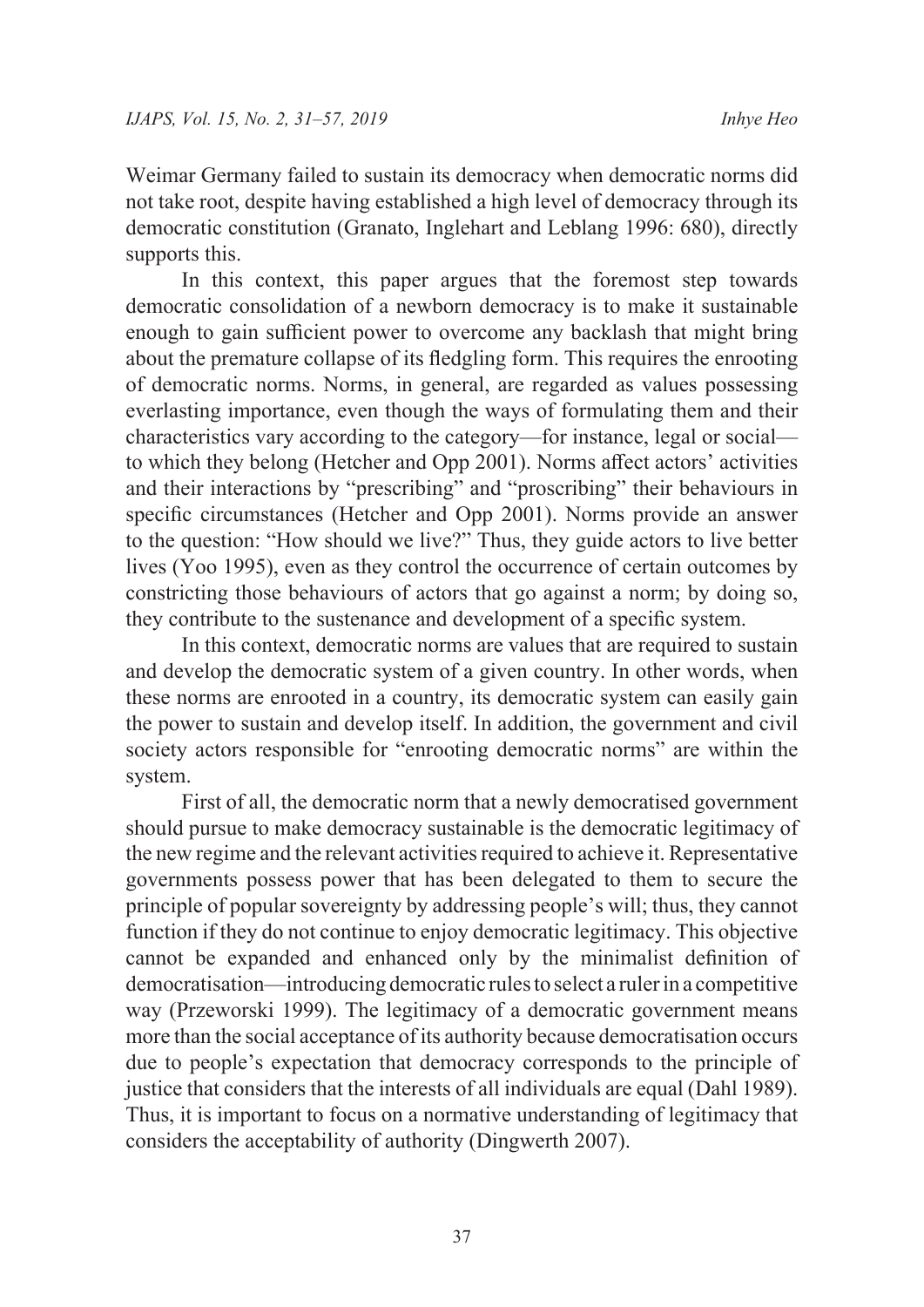Yet, the newly democratised government might have difficulties building legitimacy (Kapstein and Converse 2008) by earning approval, because approval for the government can only be attained and increased when it shows a high level of responsibility. Here, government responsibility includes not just responsibility for its past actions (Manin, Przeworski and Stokes 1999), but a lot more.

First, government responsibility requires effective performance. As public satisfaction largely depends on expectations and perceptions regarding what the government offers (Petrovsky, Mok and León-Cázares 2017), ineffectiveness cannot develop legitimacy (Huntington 1991) because it hardly satisfies citizens. In particular, considering that people in newly democratised countries have a strong tendency to view democracy in terms of prosperity, peace and stability, different from people living in established democracies (Pietsch and Clark 2015), sharing government performances with citizens is an important responsibility.

Second, responsibility requires consistency of government. When government decisions are consistent with the actions or statements that the government has made, it can be considered predictable by its citizens (Mair 2009), thus projecting responsibility.

Third, responsibility requires accountability by making the government—including government employees, bureaucrats and elected officials—answerable to the public. Although responsibility frequently boils down to accountability, there is a difference because accountability cannot be separated from answerability (Heywood 2000), which means making elected politicians and bureaucrats responsive to the public.

Simultaneously, civil society actors should pursue democratic norms to make a newborn democracy sustainable. The development of civil society (Munck 2009) and the degree of social cooperation and integration within it are considered the key values of a democratic regime. In addition, even though the government manages civil society by making basic rules for all associated activities (Walzer 1991), experiences of democracy can be expanded and enhanced by civil society groups. Thus, civil society actors should acknowledge the "prescribing and proscribing" function of norms and make an effort to learn and practice them, while rejecting behaviours that go against them. Specifically, norms include: the ability to participate in public reasoning and deliberation; a spirit of tolerance, cooperation and compromise (Walzer 1974; Macedo 2000); and citizens' practices to implement them.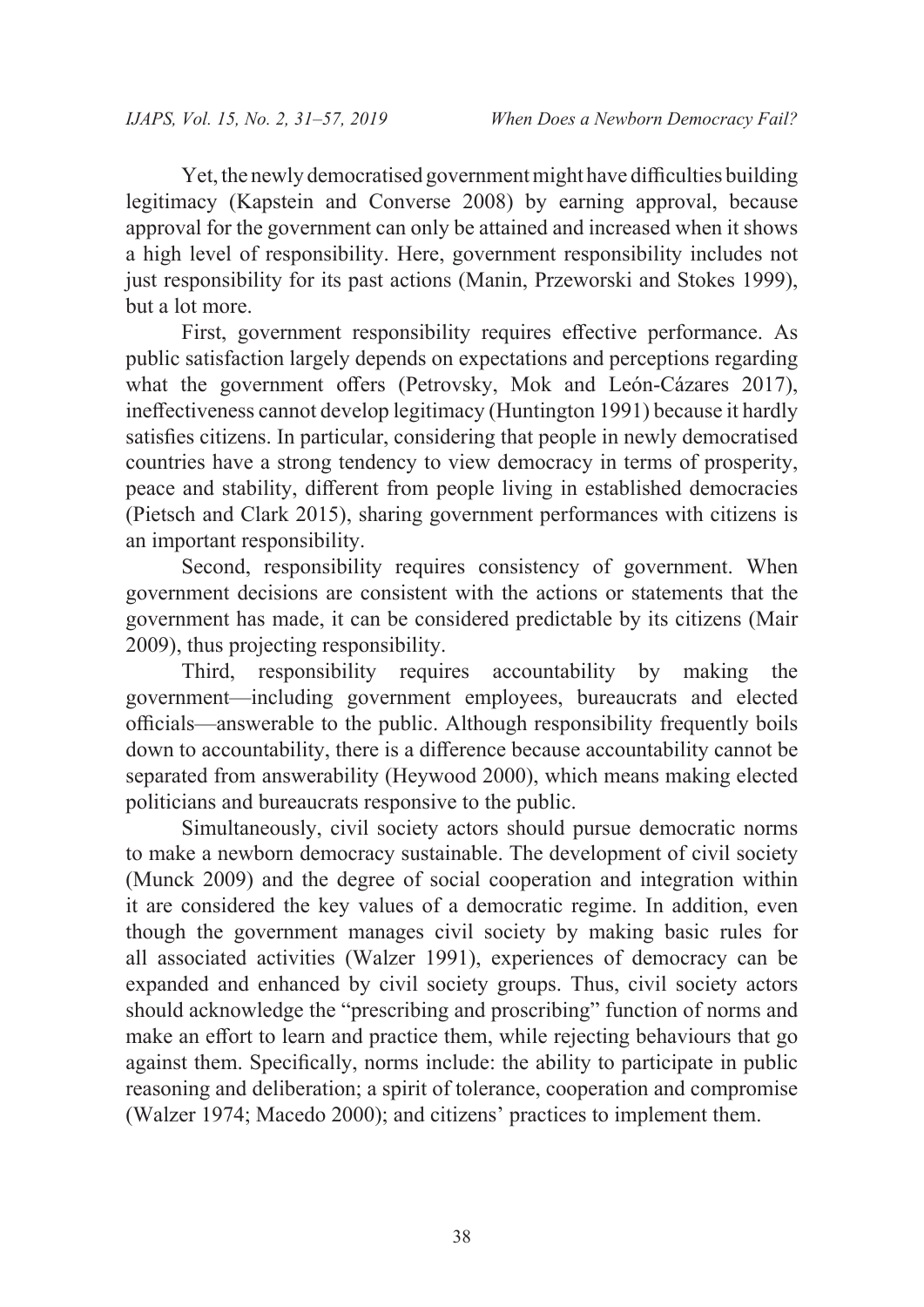Democratic norms can be a dependent variable in relation to the process of procedural democratisation—introducing free and fair elections in combination with a minimum set of civil and political liberties (Uhlin 2002). This is because learning and practicing democratic norms requires an institutional foundation that teaches and guides actors in both government and civil society about what the norms are and why they should be pursued. However, in relation to the process of creating sustainable democracy, democratic norms can be regarded as an independent variable; this is because the young democracy might be threatened by undemocratic forces unless norms are actively accepted and performed by actors.

When government and civil society actors faithfully accomplish the tasks discussed above, they gain the ability to influence and complement one another and contribute to making their newborn democracy sustainable. For example, the government can enhance peoples' satisfaction with democracy and attract their trust and support by making efforts to enroot the democratic norms of democratic legitimacy. Civil society actors can rationally check the government by learning about the importance of monitoring it and deliberating with other actors with differing opinions when they make efforts to implement the democratic norms of various kinds of civic virtues.

Figure 1 shows that the key to leading newborn democracies towards democratic consolidation is to make them sustainable by enrooting democratic norms so that they can gain sufficient power to overcome the anti-democratic factors in political and social spheres. This requires the following tasks to be undertaken by both the government and civil society: (1) building legitimacy by gaining approval with a high level of responsibility—which requires effective performance, consistency and accountability of government actions; (2) promoting public learning and the practice of newly introduced democratic norms and values; and (3) establishing cooperative contributions of the government and civil society to make the newborn democracy sustainable.



Figure 1: Tasks to be undertaken by government and civil society to make a newborn democracy sustainable.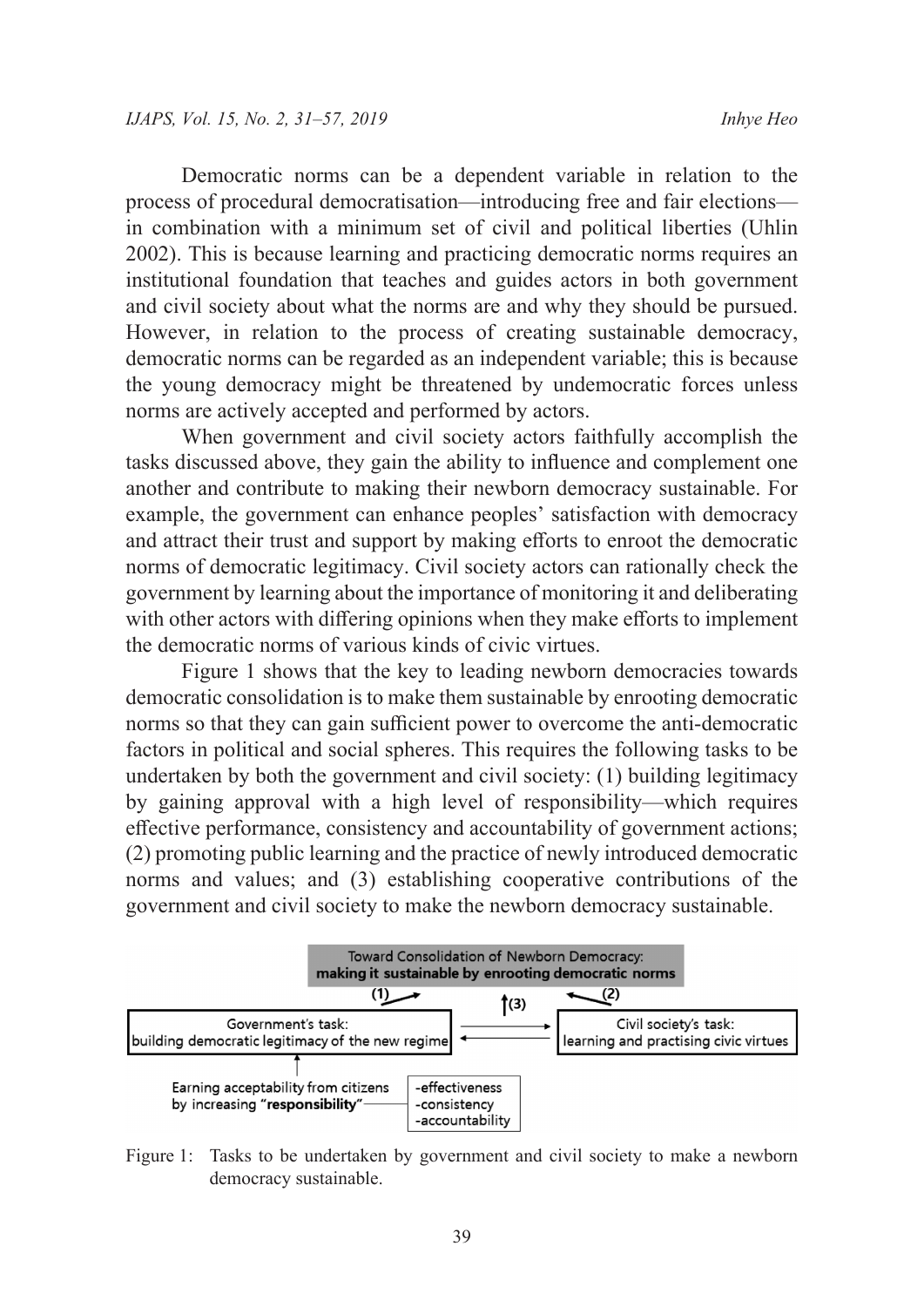# **AUTHORITARIANISATION OF THE FIRST REPUBLIC AND THE ESTABLISHMENT OF THE SECOND DEMOCRATIC REGIME**

The First Republic that adopted modern democratic politics in Korean history advocated a presidential system and pursued liberal democracy. Yet, the actual distribution of power gradually strayed from one that was prescribed by the constitution and deteriorated into authoritarianism, beginning with a constitutional amendment in 1952. The first constitution of Korea, established in 1948, prescribed that the president be elected from the National Assembly, indirectly by the people (Constitutional History Materials 1968). Yet, the amendment changed presidential elections from being indirect to direct, thus allowing the president to be elected by citizens, which was undemocratic in three ways.

First, it promoted the continuation of the Rhee government. The first National Assembly of Korea consisted of conservative pro-Rhee legislators, including those from the right-leaning National Association (55 seats out of 200 seats), the One-nation Party (29/200) and pro-Rhee independent legislators (29/200) (Gil 1996). Yet, the second general election was characterised by an increased number of elected left-leaning politicians, while pro-Rhee members only occupied 56 seats. This implied that it would have been difficult for Rhee to be elected through an indirect election. To overcome this, he neutralised the National Assembly using his right to dismiss the Prime Minister and Cabinet members (Shin 2000; Cho 2006) and tried to revise the constitution to introduce direct elections.

Second, the executive power that was invested in Rhee's government during the constitutional amendment was illiberal. To obtain National Assembly approval for a bill to amend the constitution in 1952, he proclaimed martial law in Busan, the provisional capital during the Korean War (1950– 1953), and arrested lawmakers who opposed the bill.

Third, the amendment violated constitutionalism. Representative democracy begins with the assumption that political elites may go against their principals by making laws favourable to them or special interest groups. It is therefore based on the belief that such one-sidedness should be restrained by a supreme constitution (Hardin 2003). Accordingly, a constitution should secure autonomous power to regulate and manage actor activities, and develop credibility by overcoming institutional weakness (Kapstein and Converse 2008) by securing "institutional time" (Giddens 1984). In this sense, attempting to revise the constitution four years after its enactment shows that the Rhee government did not consider the values of constitutionalism important.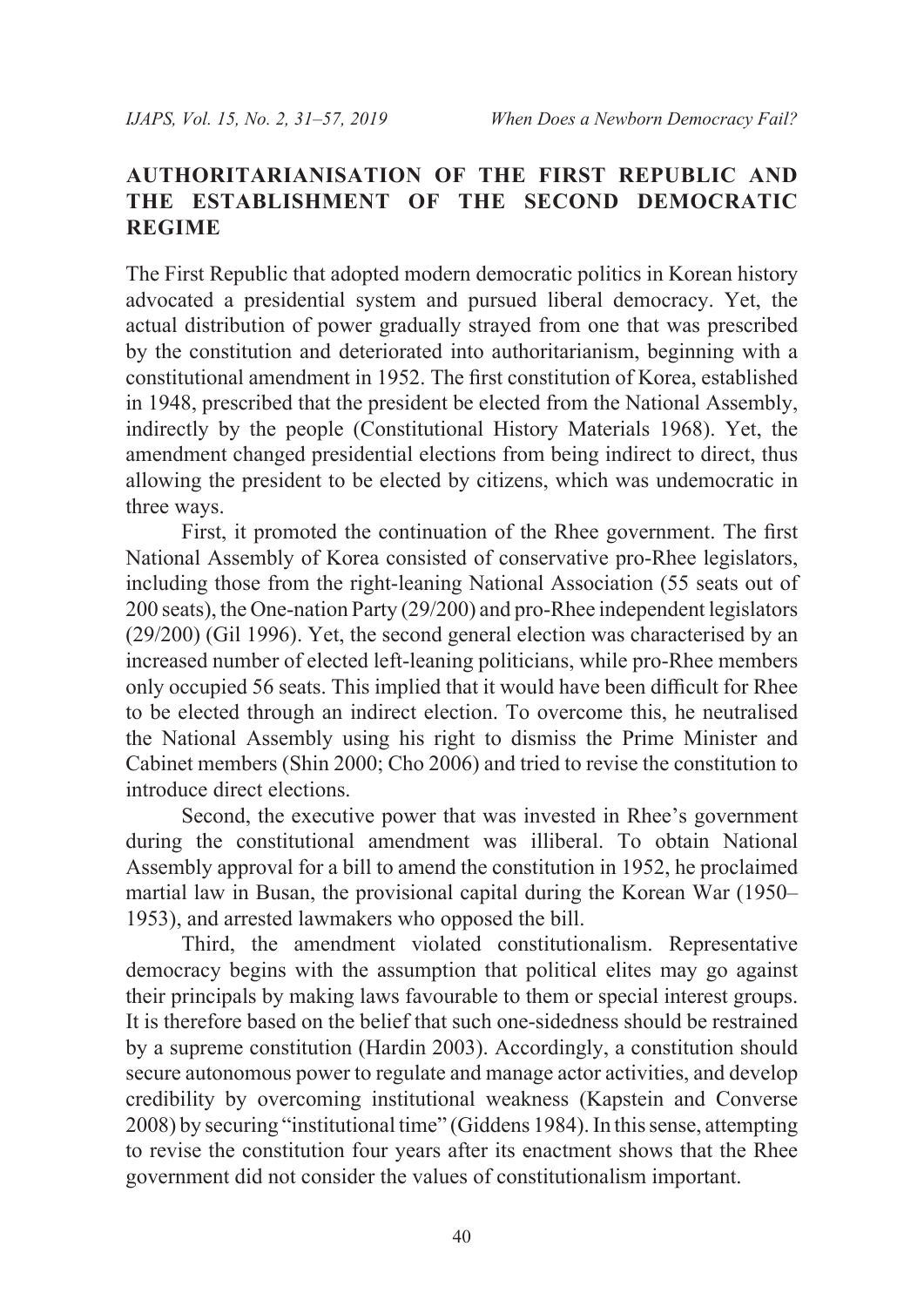In this context, social groups demanding democratic political development had been on the rise since the mid-1950s. In particular, many citizens—who had learned about democracy through the education system introduced by the United States military, which ruled Korea from 1945, when the country was liberated from the Japanese colonialism, until 1948—saw many gaps between reality and the ideal. Scholars raised these issues as well. Founded in 1953, Sasang-gye, a journal widely supported by intellectuals, but severely criticised President Rhee.

Rhee's sick nationalism whose characteristics are heroism, irrationality, and exclusiveness thinks [of] one leader's opinions, instead of millions of people's views, as truth. Tyranny of the ruling party can be so harsh… bewildered by ambition and fame… exposed one-party dictatorship (Chang 1960).

Public complaints and criticism by intellectuals weakened the Rhee government's hegemony, which was confirmed in the election results. In 1956, Lee Gi-bung, a vice-presidential candidate of the ruling Liberal Party, was defeated in the election. In the fourth general election held in 1958, the ruling party won 42.1 percent of the vote, and the opposition Democratic Party had a strong showing at 34.2 percent.<sup>2</sup> Such results dampened the prospects for the regime's continuation.

In this context, to keep their political power, President Rhee and his party planned to regain power within the framework of elections, which were the minimum means of securing procedural legitimacy. President Rhee undertook large-scale vote rigging to help the vice-presidential candidate win on 15 March 1960 (known as the 3.15 Election), although his election as president became clear as the opposition presidential candidate suddenly died. This election fraud gave rise to severe public resistance in April 1960 (known as the 4.19 Revolution), resulting in President Rhee's retirement and the establishment of Korea's second democratic regime.

# **THE SECOND DEMOCRATIC REGIME'S DEMORATIC REFORM: CONSTITUTIONAL AMENDMENTS**

After the authoritarian First Republic collapsed, the key democratic reform project with which the National Assembly proceeded was the amendment of the constitution. A constitution is important for supporting a regime's legitimacy since it states the country's goals; clarifies the legitimate means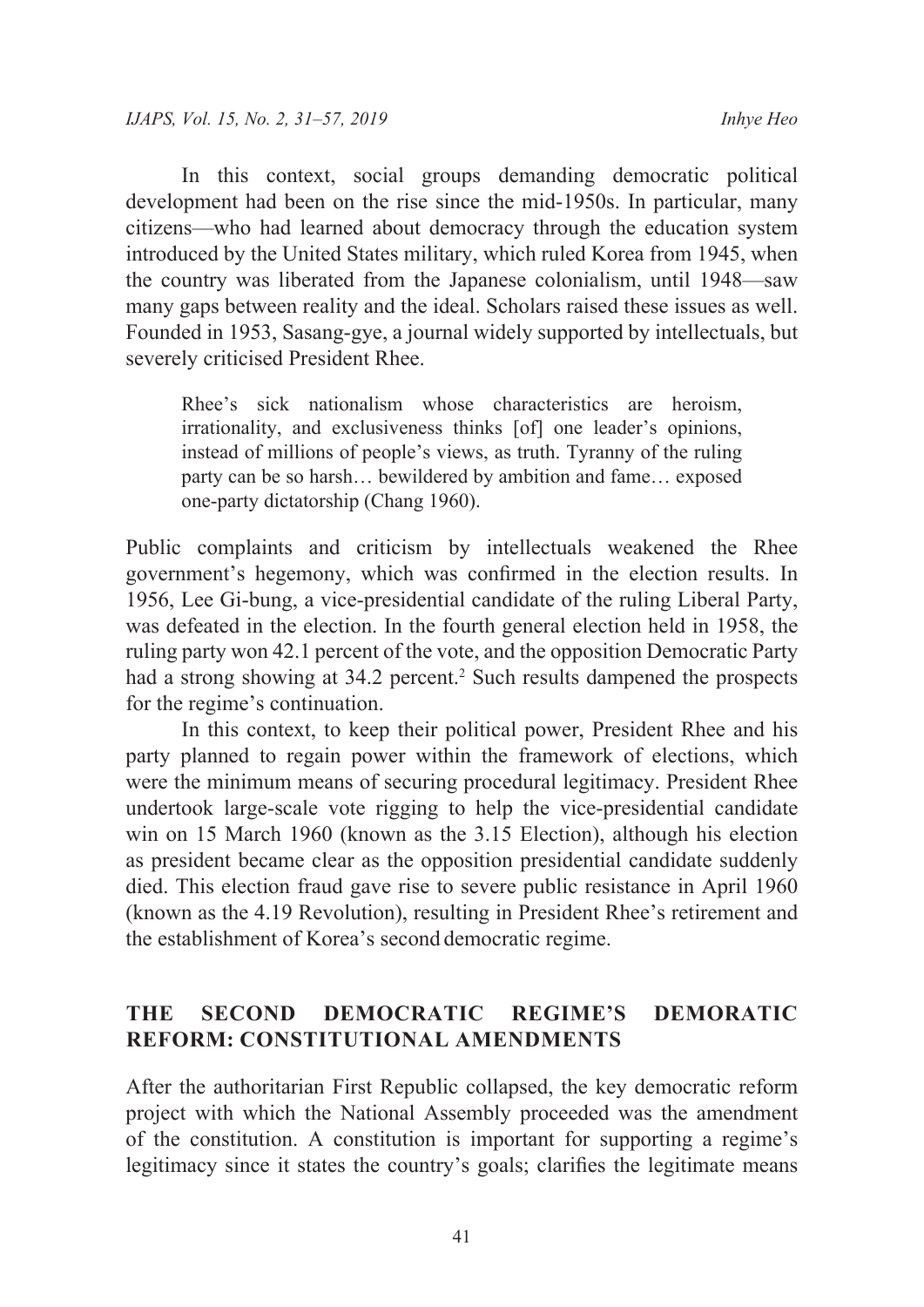to achieve them; and prescribes how political power should be distributed and executed and how conflicts among representatives should be resolved (Persson and Tabellini 2005). Moreover, a constitution is intended to protect and promote citizens' political and civil rights (Brennan 1976) by preparing countermeasures against the possibility of the state invading peoples' rights because the state is a political organisation that upholds a monopoly on the legitimate use of physical force in a given territory (Vendergeest and Peluso 1995). Thus, the amendment of the First Republic's constitution, when authoritarianism occurred, cannot only be seen as a key democratic reform project of the second democratic regime in Korea.

Based on this context, the National Assembly Emergency Measure Committee declared an amendment to the previous constitution right after President Rhee issued his retirement statement on 26 April 1960. The National Assembly argued that it would strengthen citizens' political and social rights by prohibiting censorship on their rallying, associating, publication, etc. Most of all, it stressed a need to change the distribution of political power, as indicated in the following:

Power gives birth to power and power is concentrated on power, leading to the appearance of a one-man dictatorship extending for up to 12 years. We have no other choice than to revise the constitution in a way that adopts the parliamentary system, in order to prevent the concentration of power, to take responsibility for people, and to reflect public opinions in national affairs (Lee 1999).

The statement shows the National Assembly members' strong perception of the need to reduce the president's authority by reshuffling the form of government. Thus, the key to the new constitution that was passed by the National Assembly on 16 June 1960 was to change the previous presidentialism to a parliamentary system and operate bicameralism. Additionally, to reduce the authority of the president, the right to take emergency measures with almost the same effect as law and to appoint government employees was abolished. Moreover, presidential rights regarding amnesty, commutation and reinstatement, as well as the right to proclaim martial law, were changed to follow the Cabinet's decision (Kim 2009).

Furthermore, the new government had to punish individuals and groups who were involved in various forms of corruption during the First Republic. This project targeted two major groups. One included those involved in vote rigging in the 3.15 Election as well as political hoodlums—those involved in a conspiracy to overthrow the opposition Democratic Party and people who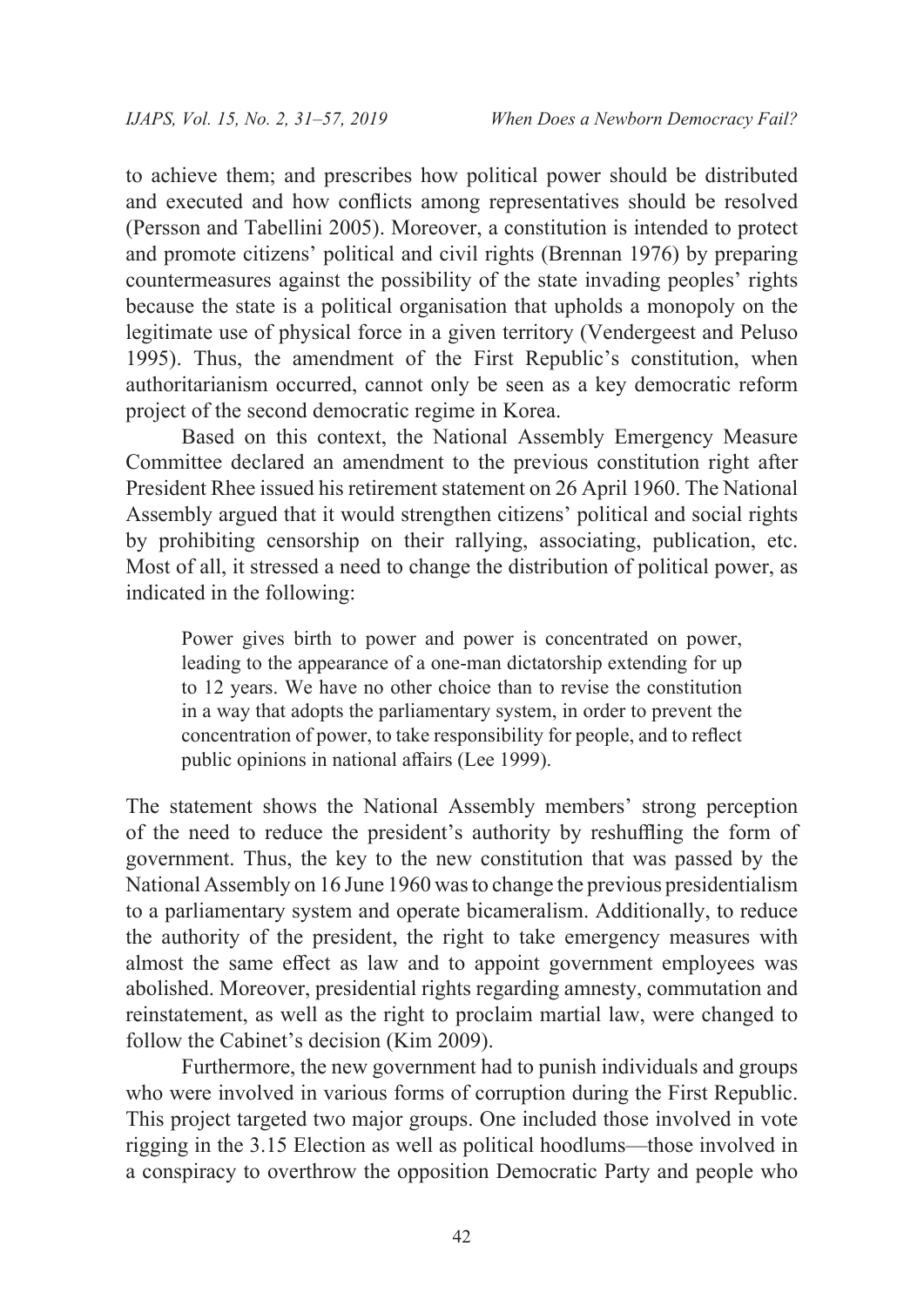fired at demonstrators. The other group included businesspeople who provided political funds to the government and engaged in rent seeking during the First Republic.

To this end, at first, Heo Jeong, who led the interim government, referred people involved in election fraud to court and the prosecution. Heo also set a surrender period from 1 June to 20 June 1960 for those who made fortunes by illegal means, announcing on 2 July that those who returned such illegal wealth to the government would be exempt from criminal liability (*Dong-A Daily* 24 June 1960). Following this, the Chang Myun government of the Second Republic worked to punish those involved in corruption.

Yet, during this process, the Chang government faced strong criticism from the public—including college and high school students, radical groups that wanted to end anti-communism in Korea, and labour unions that intended to enhance their rights to employment and wages (Son and Chung 1996) regarding its will to reform when the Seoul District Court only sentenced one person out of nine to death when the public demanded that all be given the death sentence (Kim 2008). Public resistance reached a climax when students broke into the National Assembly building and occupied the speaker's podium on 11 October 1960, demanding the enactment of special laws to punish those involved in corruption cases of the First Republic (Jeong 1985). This event led the government to promote the second constitutional reform, and four special laws were promptly passed on 23 November 1960. These special laws included disfranchisement of anti-democratic actors' citizenship, punishment of people for election fraud, a retrospective bill to punish illegal fortune makers, and the establishment of a special court and prosecutor (Lee 1999).

Thus, Korea's second democratic regime attempted two reform projects to change the distribution of power of the past authoritarian regime and to punish vote rigging and illicit wealth through constitutional amendments. These reforms were expected to play positive roles in the country's newborn democracy.

# **FAILED PROCESS OF MAKING THE NEWBORN DEMOCRACY SUSTAINABLE**

According to the theoretical discussion of this paper, government and civil society should make efforts to enroot democratic norms in the country. These efforts include the government's attempts to develop the legitimacy of the new regime and social actors' active learning and practice of newly introduced civic virtues. When these processes take place, each of their efforts gains the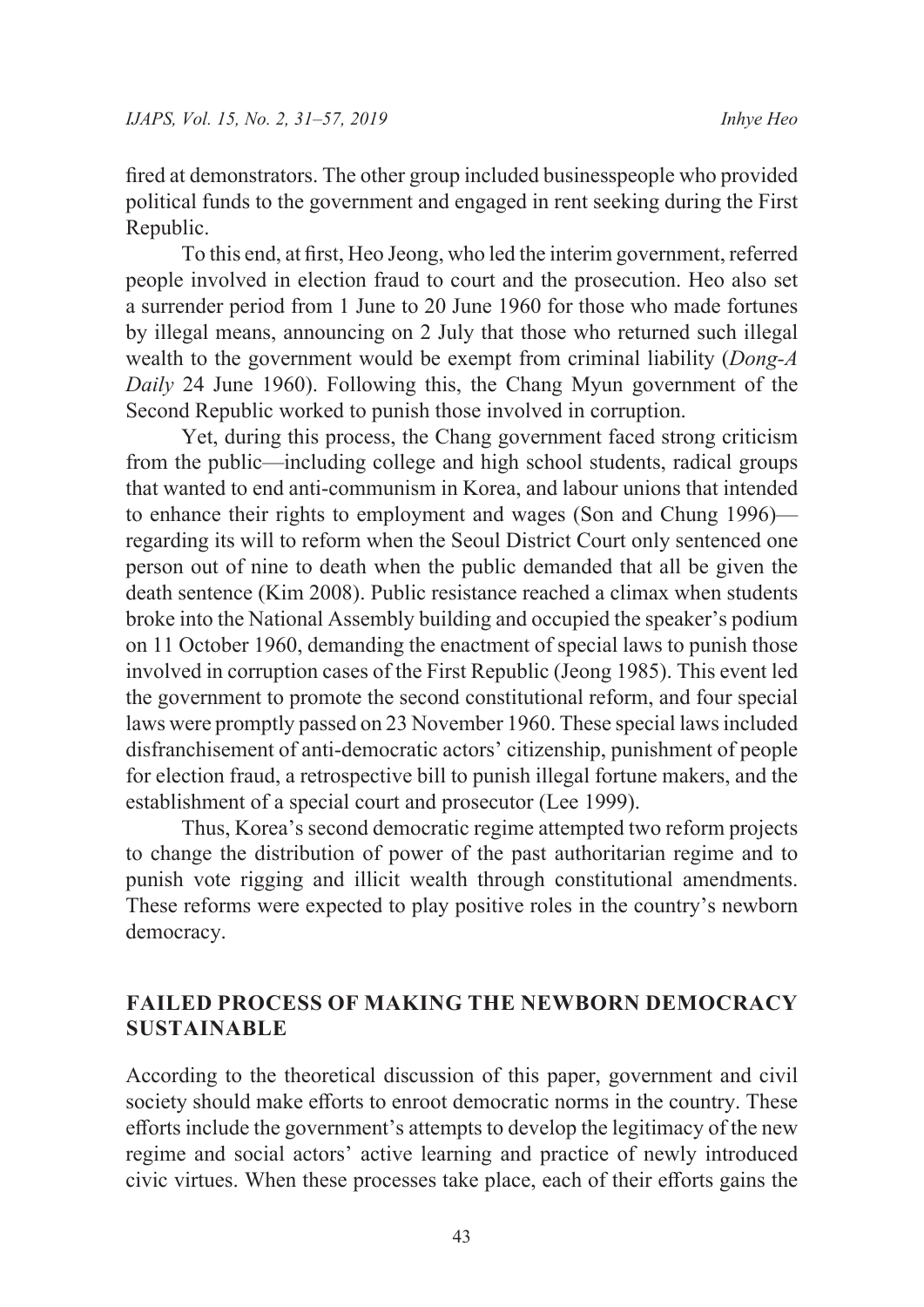ability to influence the other; all of them can contribute to the sustainability of a newborn democracy. Yet, from 1960 to 1961 in Korea, efforts of the government and key social actors to accomplish such tasks were rarely found.

What should be noted here are the conflicting views about the existence of an autonomous civil society that has the power to accelerate democratisation in the context of low socio-economic development. In general, according to the experiences of the West, it is conventional wisdom to regard civil society as a product of the development of capitalism (Pelczynski 1984). Yet, although a country displays an extremely low socio-economic developmental level, civil society actors in that country may have autonomy to promote democratic development. This is manifested in the Korean experience—for example, the 4.19 Revolution discussed previously. In 1960, in Korea, industrialisation based on capitalism was extremely weak and peoples' lives were almost totally dependent on services offered by the government. However, the Korean people ended the undemocratic regime through peoples' collective protests, which signified that a civil society that had the autonomy to develop democracy was formed in Korea around 1960. Thus, both the government and social actors at that time had the potential to make their newborn democracy sustainable.

#### **The Government's Failure**

The newly democratised government failed to develop the legitimacy of the new regime. This is supported by the fact that the government's activities went directly against establishing those factors—effectiveness, consistency and accountability—that enhance government responsibility and contribute to the enhancement of the regime's legitimacy.

First, the administration and Parliament of the second democratic regime failed to show effective performance. This is manifested by severe factional conflicts within the ruling Democratic Party and frequent government reorganisations that produced extreme political instabilities. After the first constitutional amendment, the Democratic Party accelerated the power struggle in the new institutional setting created by the new parliamentary system, which specified that the Prime Minister is the head of the Cabinet, and Cabinet members are appointed by the Prime Minister to be independent of the administration and legislature. At the same time, members of legislatures could become Cabinet members.3

In this context, when electing the Prime Minister, a conflict erupted between the old and new factions of the ruling Democratic Party. Those factions did not show conflicting relationships during the First Republic since the members of the party, established in 1955, had focused their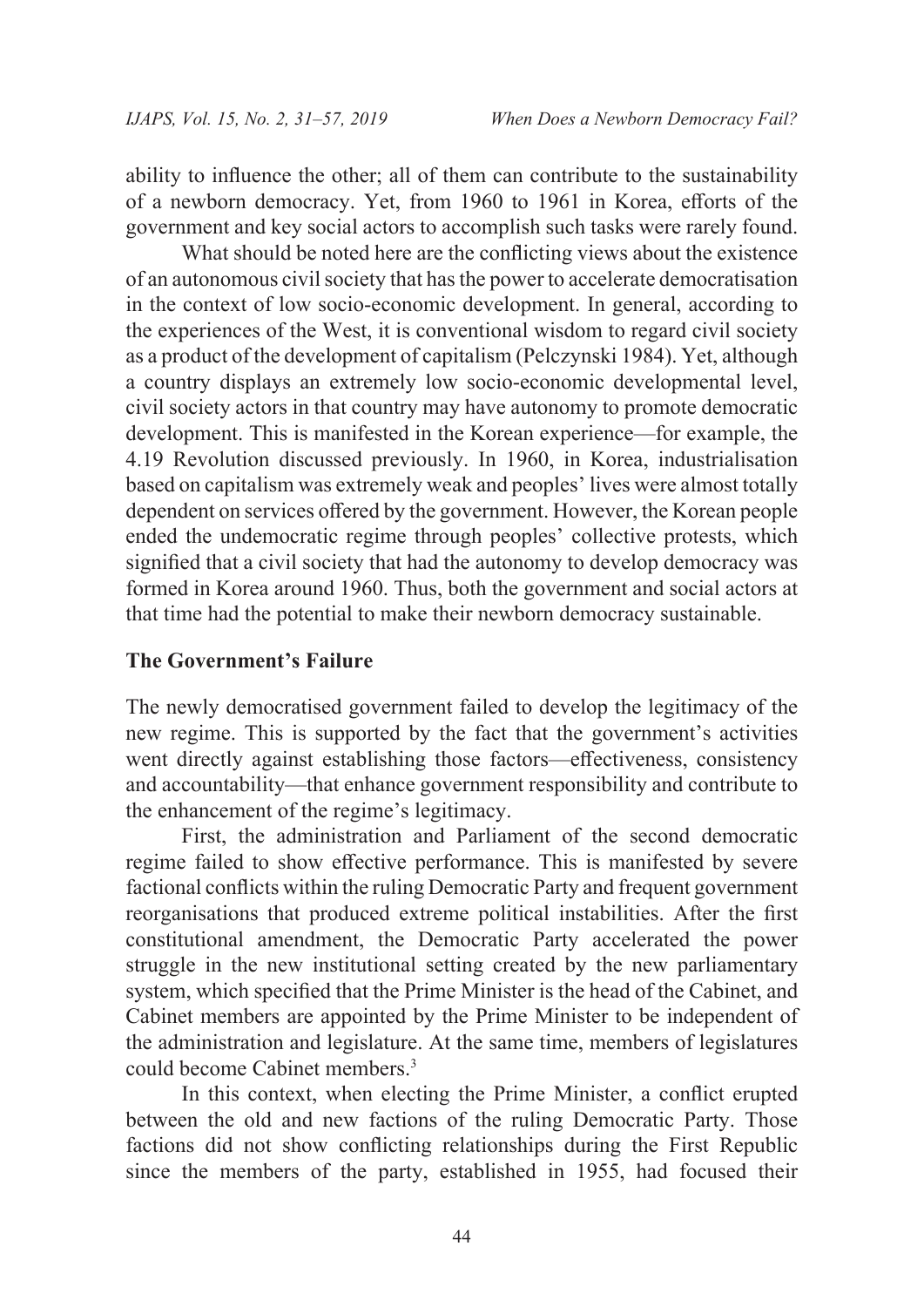activities on protecting liberal democracy against the authoritarianism of the Rhee government, stressing its identification as "a party that protects the constitution." Thus, during the First Republic, both old and new factions of the party had a common goal. Yet, after the collapse of the Rhee government, each faction transgressed the general characteristics of factions—a group with high degree of cohesiveness based on shared ideas and values—and showed characteristics of a disruptive group that takes all possible measures for vast amounts of interest (Yang 2000). Specifically, after the general election was held on 29 July 1960, the new faction organised a 13-person committee with exclusive rights to nominate presidential and prime ministerial candidates, and it proposed Chang Myun for Prime Minister. The old faction, meanwhile, recommended Kim Do-yeon. President Yoon Bo-sun nominated Kim Do-yeon, who belonged to the old faction, but Kim was rejected in the parliamentary vote, and Chang of the new faction was appointed Prime Minister. The old faction strongly resisted this and formed a separate party on 20 August, determined to punish old faction members who moved to the new faction (Han 1983).

These factional conflicts led to frequent government reorganisations. Government reorganisation comprises a readjustment of government functions, including the integration, separation and establishment of ministries, as well as the changing of the heads of each ministry based on governing philosophies and blueprints for state management. As such, government reorganisation is a task that should be approached carefully, for it involves a restructuring process that deliberately changes the properties of the existing system (Heo 2017). However, the government reorganisation of 1960–1961 was not approached carefully, since it was employed as a means to deal with complaints among the old and new factions of the ruling party, which led to severe political instabilities. To win the election, Prime Minister Chang once insisted on forming a pan-national Cabinet, but later broke his promise and formed a Cabinet mostly comprising members of his new faction, angering the old faction. Facing protests from the old faction, Chang demanded resignations from the Chief Secretary, National Defence Minister, Commerce Minister, and Home Minister just two weeks after the Cabinet was formed. After that, Chang began to negotiate with the old faction, who wanted to fill the vacant Cabinet posts with their people. In addition, the young group, isolated from the Democratic Party leadership, pressed the Prime Minister to reshuffle the Cabinet again and drove out members from the old faction (Kim 2010; Kang 2009; Jeong 2012). Reshuffling occurred so frequently that people spread the rumour that anyone who caused trouble were offered positions (Han 1983).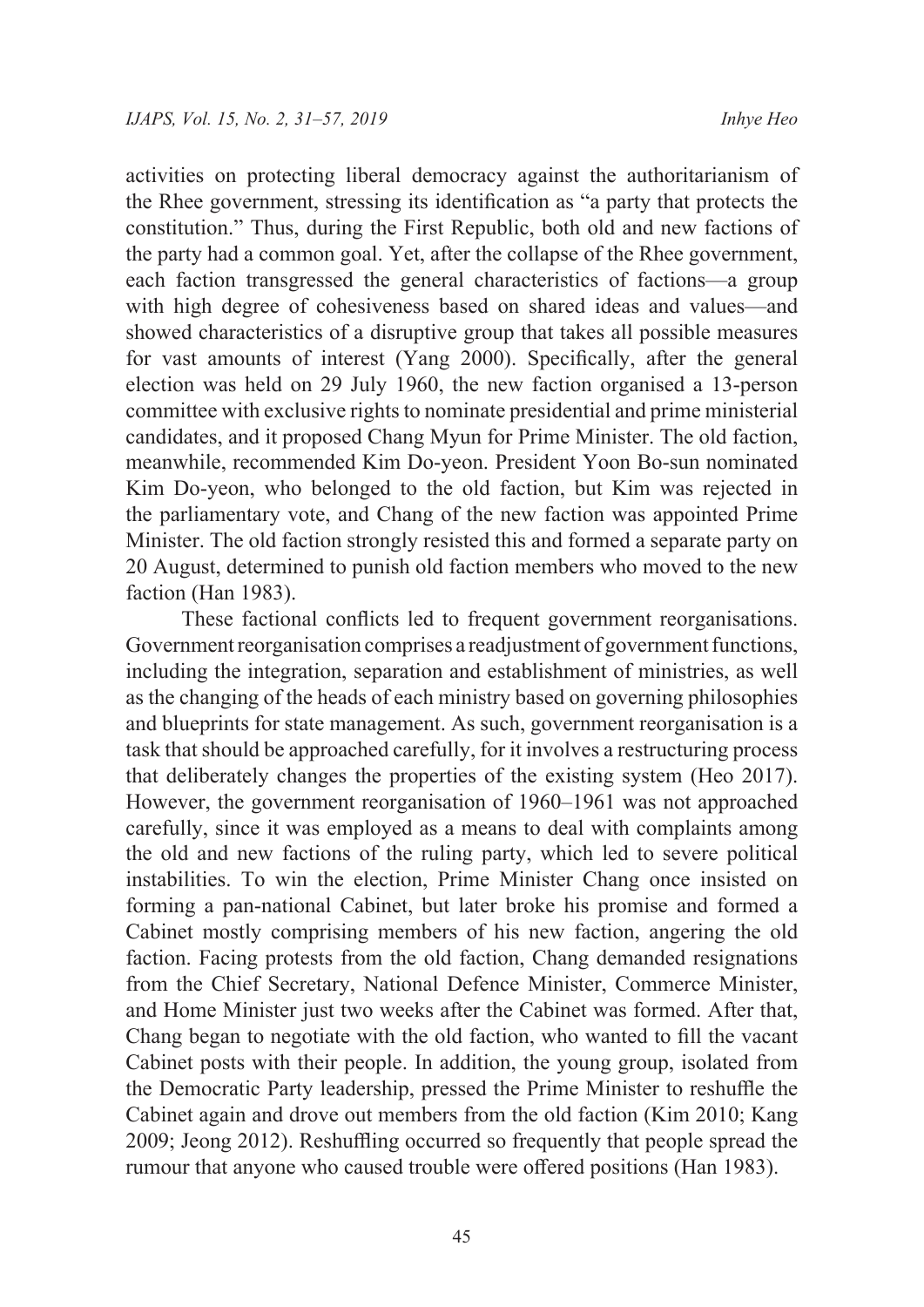Considering that these political instabilities were developed in the new institutional setting that the first constitutional amendment offered, the recognition of the amendment by political forces functioned as a key factor affecting the instabilities. For a parliamentary system to be successful and achieve its purpose—namely, that the Parliament and the Cabinet improve political responsibility through mutual dependence—the support of political, cultural or institutional factors is needed (Lijphart 1996). These factors include the development of party politics, clear divisions of responsibility between political decisions and administrative execution, and a mature and self-reflective political culture, among others.

Yet, efforts to revise the constitution were not based on a belief that a constitutional amendment to the parliamentary system would be more advantageous than would be a presidential system for the democratic development of the country. Instead, the amendment resulted from a compromise among political forces' narrow interests. Specifically, with the 3.15 Election close at hand, the old faction of the Democratic Party preferred the parliamentary system because there were no suitable presidential candidates after Cho Byeong-ok—a strong candidate and a leader of the old faction suddenly died. While the new faction of the party wanted to maintain the presidential system because they had Chang Myun, an influential presidential candidate, the new party could not exercise influence in Parliament due to its insufficient number of seats (Yang 2000). In this situation, the previous ruling party—the Liberal Party—had to fight for its survival, so it agreed to the idea of the Democratic Party's old faction. Thus, constitutional amendment focused on changing the form of government was achieved through an agreement between the old factions of the Democratic Party and the Liberal Party to promote their political interests. In such a context, after the constitutional amendment, the Democratic Party accelerated the power struggle in the new political topography created by the new parliamentary system, thus they were not able to perform effectively as representatives of their citizens.

Second, the government's lack of consistency, which is required to fulfil its responsibility, is clearly found after the second constitutional amendment. As discussed previously, this amendment was aimed to dismantle corruptive legacies of the past regime. Thus, citizens' expectations of broad and strong punishment on people guilty of corrupt activities, including vote rigging of the First Republic, increased (*Kyunghyang Daily* 20 June 1960). Further, as Han (1983) discussed, this led intellectuals and journalists, who had at first strongly supported the government of the Second Republic for their belief in liberal democracy, to withdraw their support.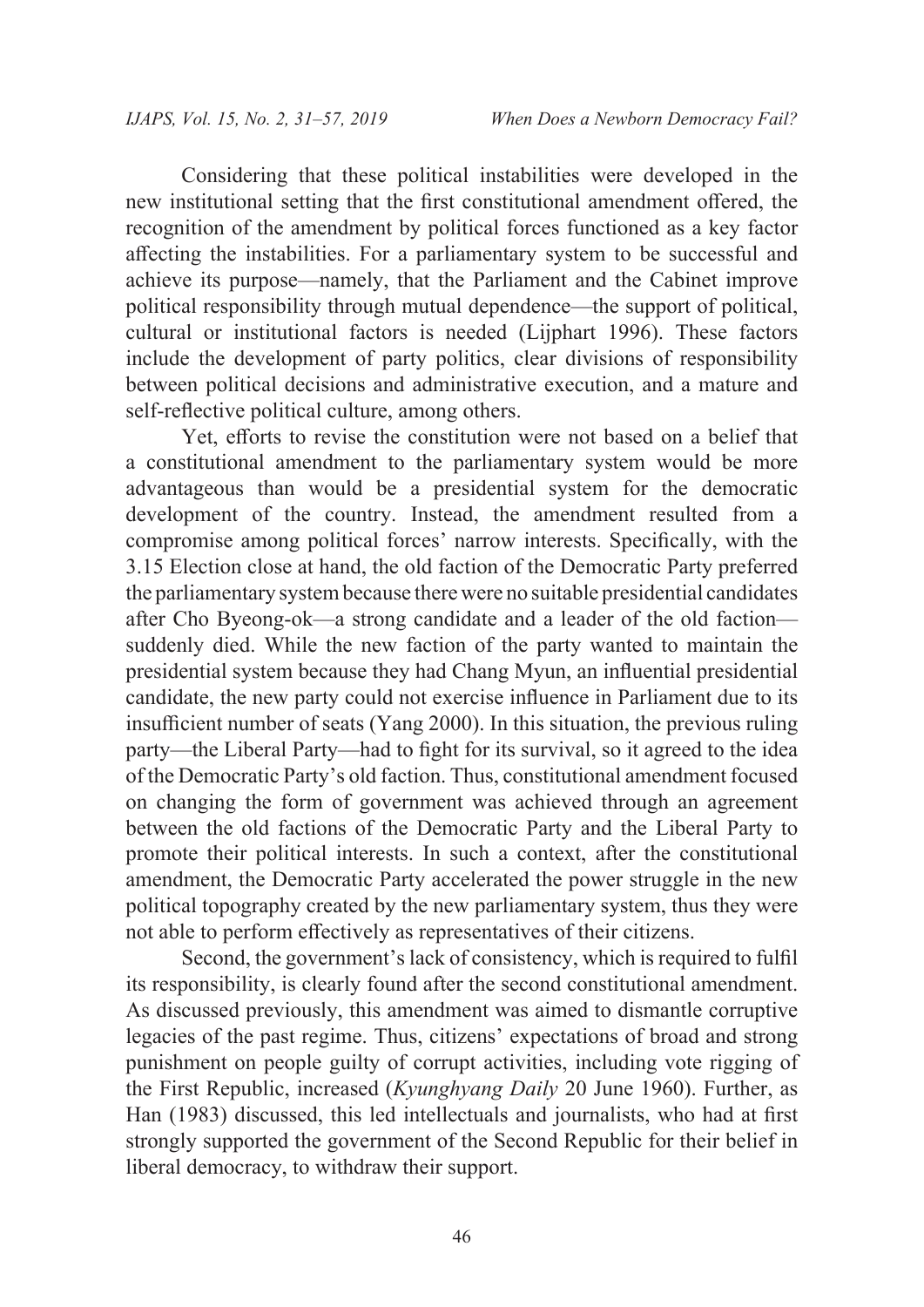Yet, the result was not acceptable to citizens, largely because the government's statement did not coincide with its actions. For example, among those arrested for vote rigging, 69 were sentenced to short prison terms, four received life imprisonment, and five were sentenced to death. Many others who were arrested were found not guilty (*Kyunghyang Daily* 9 September 1960). Also, during the period of a statute of limitations from 27 January 1961 to 28 February 1961, out of 14,000 people, only 250 were booked while 180 cases had a suspension of prosecution. These punishments were regarded as moderate by citizens, provoking their strong criticism. They argued that the government and prosecuting authority did not have the will to eradicate authoritarian legacies and acted as a mere formality. This criticism was exacerbated when the prosecuting authority frequently delayed starting investigations and ordered the suspension of prosecution (Kim 2008). Thus, citizen demonstrations led by students, criticising insufficient punishment for people involved in vote rigging, showed the government's lack of consistency.

Third, the lack of accountability is found in the fact that the government failed to be accountable to the people's voices. After the second constitutional amendment, apart from the citizens discussed above, industrialists also protested the punishments dealt to businesspeople who made illegal fortunes, for reasons that were different from those of the citizens. During the early days of reform, some businesspeople who made large political donations, and accumulated wealth through tax evasion, said that they would atone by contributing money to national finances (*Dong-A Daily* 9 June 1960). Afterward, however, they began to attack the legitimacy of the bill, which is manifested by the statement issued on 4 March 1961 by the Economic Council of Korea:

If this bill passes the Upper House, it will bring confusion to the society and tie business people's hands. We sincerely advise that this bill, which prevents business activities, scatters national capital, and, furthermore, provokes division, not be enacted.… If North Korea never wants to see economic prosperity in South Korea, it can be said that this bill promises the advantage of killing two birds with one stone (Lee 1999).

Facing such resistance from citizens, the government took lukewarm measures, claiming that people had the right to demonstrate (*Kyunghyang Daily* 9 September 1960). In a similar vein, the government simply "persevered," saying that perfect freedom had to be given to citizens so they would feel disgusted by the disorder caused by that freedom. Yet, responding to resistance from industries, the government partly accepted its demands and conducted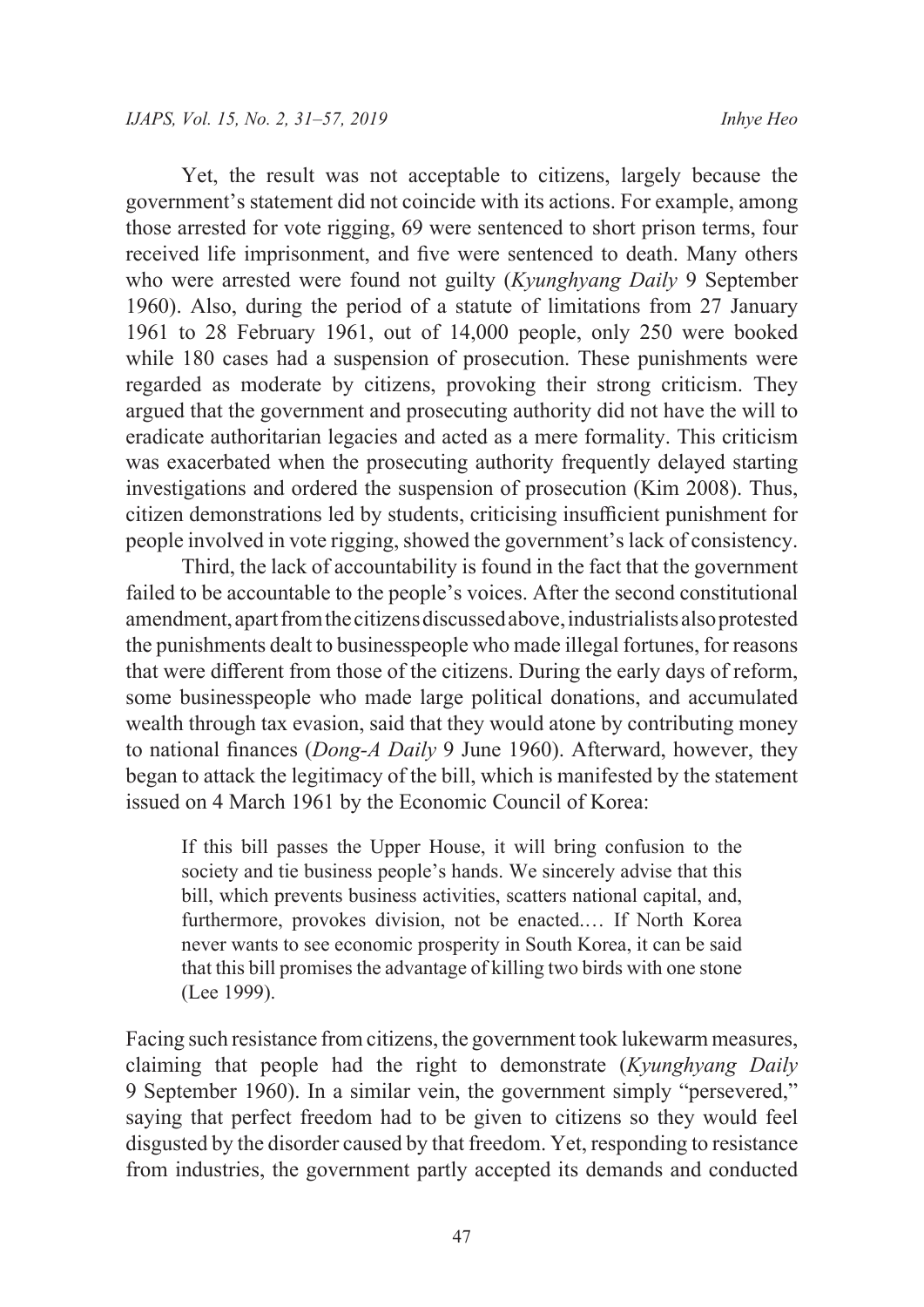limited reforms by mitigating its original punishment plan. The Upper House weakened the bill, and as a result, the punishment targets were limited to people who illegally acquired fortunes in connection with the 3.15 Election (Han 1983; Kim 2010).

There are two major reasons why the government had little choice but to accept the industrialists' demands. First, Korea was a capitalist country, and it needed the support of capitalists to secure the regime's legitimacy by continuously accumulating capital. Accordingly, it is inevitable that such a government would be structurally subordinate to capital (Przeworski and Wallerstein 1985). Second, the government desperately needed the cooperation of businesspeople to ensure its economic growth plan was successful. It prepared a five-year economic development plan that aimed to develop a free enterprise system to respect private autonomy and achieve guided capitalist development (Singh 2002) by encouraging the private sector to play an active role. Thus, the government faced a dilemma because it had little choice but to consider easing the punishment of those who illegally made a fortune to avoid adversely affecting the economy (*Dong-A Daily* 9 June 1960). As Finance Minister Kim Yeong-seon noted:

It is no exaggeration to say that the government hasn't yet started punishing illicit fortune makers. While investigating large illicit fortune makers, including tax evaders, under the tax law, we showed a willingness to check again if there are persons missing in the process. We, however, are trying to find a point of compromise (*Kyunghyang Daily* 9 September 1960).

The government ultimately decided to restrictively carry out the punishments, though there were attacks during the Lower House plenary session regarding the reasons why the prosecution of illicit fortune makers was being delayed (*Kyunghyang Daily* 9 September 1960). To many citizens, this restrictive and not full-scale application of the law to tackle corruption harmed the government's accountability.

Lack of accountability is also found at the low rate of bill reflection the percentage of bills that are finally reflected in law through deliberation by Parliament. Since the legislative agenda contains promises lawmakers made to citizens during election campaigns, based on public opinion surveys regarding political and economic issues (Peterson 1990; Kessel 2001), bill reflection rates become an indicator of the government response. In particular, in 1960, people called for legislators of the newly democratised regime to lay a democratic foundation (16 percent), establish social welfare (14 percent),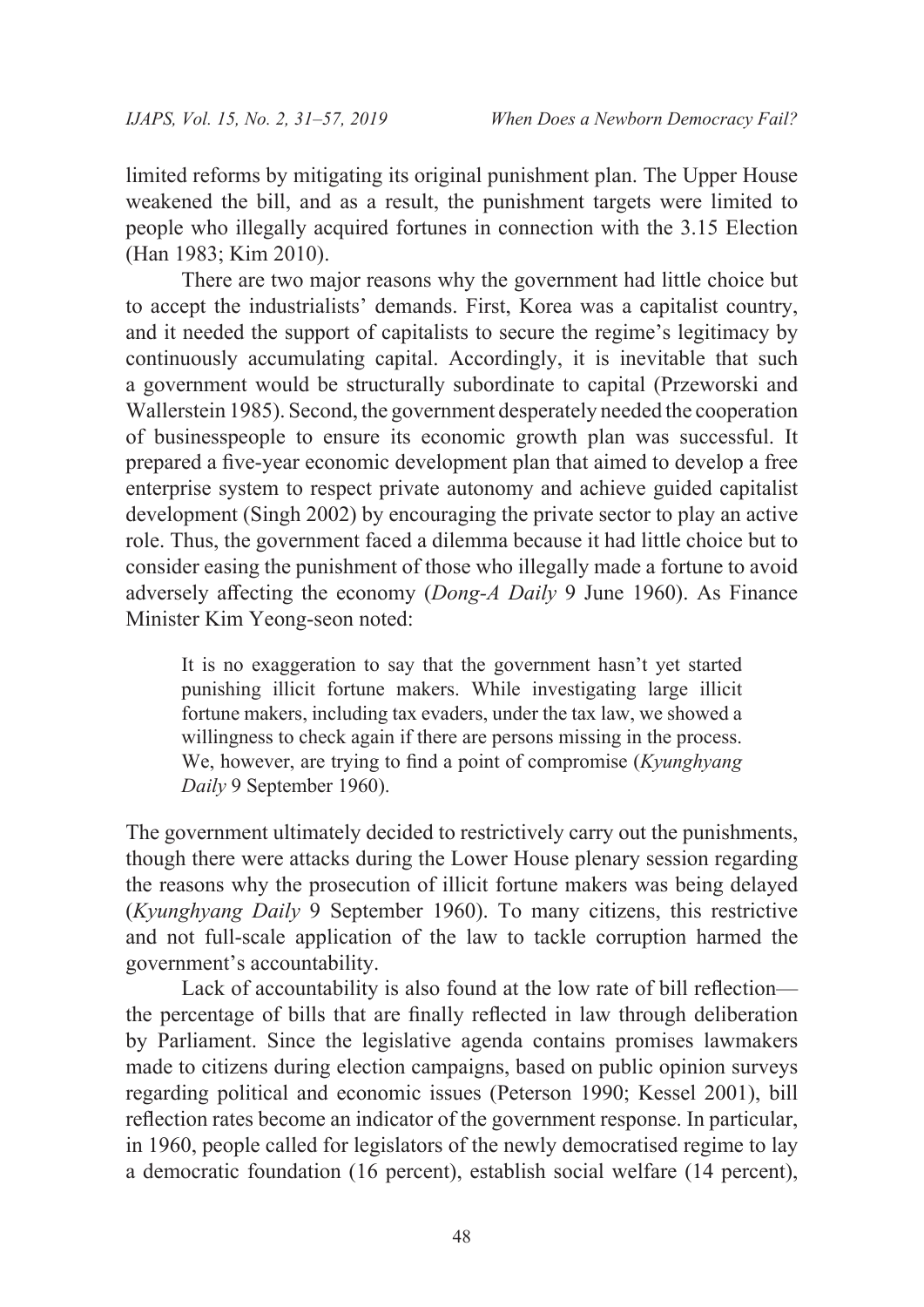produce economic achievements (6 percent), abolish dictatorship (5 percent), reunify the country (4 percent), promote clean politics (3 percent), and eradicate corruption (2 percent) (Yoon 1979: 401; Han 1983: 102). The National Assembly, however, did not respond actively to such demands, as evidenced by the low bill reflection rate under the Second Republic. Table 1 reveals that the rate reached a low of 11.4 percent during the Fifth National Assembly in 1960–1961.

| Bill reflection rate                                    | <b>Bills</b> proposed<br>by legislators | <b>Bills</b><br>proposed by<br>committees | <b>Bills</b> submitted<br>by the<br>government | Average bill<br>reflection rate<br>$(\%)$ |
|---------------------------------------------------------|-----------------------------------------|-------------------------------------------|------------------------------------------------|-------------------------------------------|
| <b>Constituent National</b><br>Assembly, NA (1948–1950) | 35/74                                   | 24/29                                     | 109/143                                        | 68.8                                      |
| 2nd NA (1950-1954)                                      | 52/124                                  | 51/77                                     | 149/215                                        | 50.6                                      |
| 3rd NA (1954-1958)                                      | 40/113                                  | 41/57                                     | 91/239                                         | 48.7                                      |
| 4th NA (1958-1960)                                      | 22/93                                   | 24/31                                     | 53/201                                         | 42.5                                      |
| 5th NA (1960-1961)                                      | 18/115                                  | 17/23                                     | 43/159                                         | 11.4                                      |
| Supreme Council for<br>nation's reconstruction          | 18/115                                  | 17/23                                     | 43/159                                         | 38.9                                      |
| 6th NA (1963–1967)                                      | 35/74                                   | 24/29                                     | 109/143                                        | 68.8                                      |
| 7th NA (1967-1971)                                      | 78/179                                  | 63/64                                     | 255/291                                        | 76.5                                      |
| 8th NA (1971-1972)                                      | 5/11                                    | 2/3                                       | 12/35                                          | 48.8                                      |
| 9th NA (1973-1979)                                      | 61/113                                  | 41/41                                     | 255/479                                        | 80.5                                      |
| 10th NA (1979-1980)                                     | 3/5                                     |                                           | 57/124                                         | 53                                        |
| National Security<br>Legislative Council                | 7/7                                     | 26/26                                     | 156/156                                        | 100                                       |
| 11th NA (1981-1985)                                     | 64/164                                  | 40/40                                     | 279/287                                        | 78.5                                      |
| 12th NA (1985-1988)                                     | 90/181                                  | 29/29                                     | 104/168                                        | 70.6                                      |
| 13th NA (1988-1992)                                     | 244/462                                 | 101/108                                   | 355/368                                        | 80.9                                      |
| 14th NA (1992-1996)                                     | 99/252                                  | 68/69                                     | 561/581                                        | 78.2                                      |
| 15th NA (1996-2000)                                     | 349/806                                 | 332/338                                   | 739/807                                        | 77.7                                      |
| 16th NA (2000-2004)                                     | 770/1561                                | 250/261                                   | 551/595                                        | 79.2                                      |
| 17th NA (2004-2008)                                     | 2239/5728                               | 647/659                                   | 880/1102                                       | 72.4                                      |
| 18th NA (2008-2012)                                     | 3866/11,191                             | 1012/1029                                 | 1288/1693                                      | 69.6                                      |
| 19th NA (2012-2016)                                     | 5346/15,444                             | 1280/1285                                 | 803/1093                                       | 69.2                                      |

Table 1: Bill reflection rate of the National Assembly for each bill-proposing subject (1948–2016).

*Source: Website of the National Assembly Information System, http://likms.assembly.go.kr/bill/stat/ statFinishBillSearch.do (accessed 29 April 2007).4*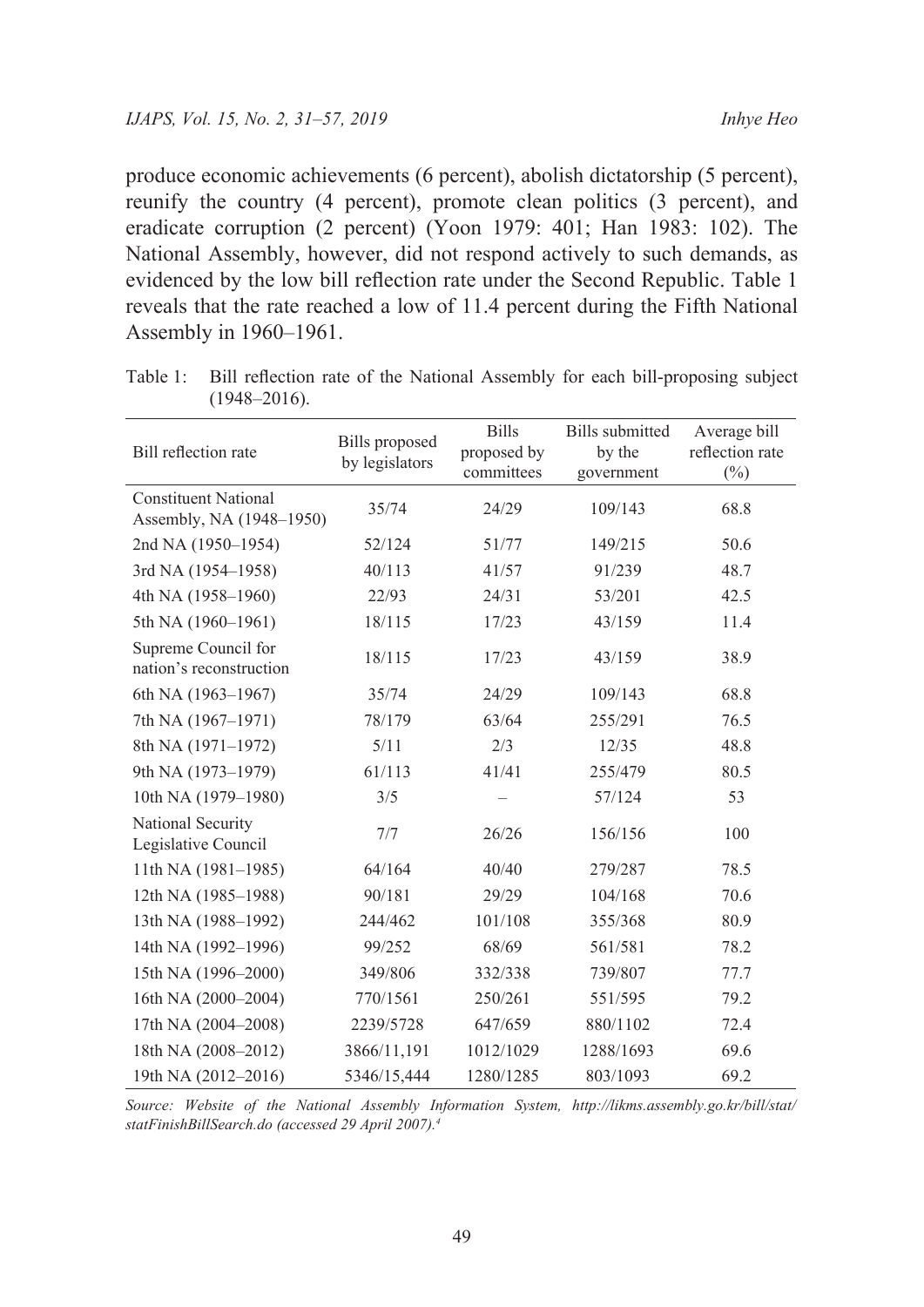### **Failure of Civil Society**

Civil society actors, including students and labourers, during the second democratic regime seemed not to recognise their tasks, such as enrooting democratic norms through learning and practising civil virtues to contribute to making the newborn democracy sustainable, so that it could have enough time to develop towards democratic consolidation. This is found in key features of social demonstrations at that time. Although there is no precise data regarding the number of demonstrations during the Second Republic, it is known that demonstrations led by social actors occurred almost every day, which exacerbated social confusion and disorder.

Specifically, key social actors, who mainly included students, labourers and radical groups that intended to enter institutional politics by cooperating with some of them, largely focused on spewing their demands using the expanded freedom of expression, rather than rationally deliberating their opinions along with other social actors who held different opinions. For example, college students supported by radical groups, including the League of National Unification formed by students from Seoul National University, stressed their opposition to anti-communism and put forward their strong demand to reconcile with North Korea and see the withdrawal of United States Forces. In addition, labourers, including the Teachers' Union, launched nation-wide demonstrations stressing their opposition to the government's intention to legislate the Provisional Special Law on anti-communism and the law on regulating demonstrations, among others. The Teachers' Union dared to mount a hunger strike, which mobilised students to join the demonstrations (Han 1983; Son and Chung 1996).

During this process, citizens, particularly those who strongly opposed the authoritarian President Rhee of the First Republic, focused their attention on the issue of punishing pro-Rhee forces. Beginning in early May 1960, about 10 days after President Rhee stepped down, citizens began to stage large-scale demonstrations, using slogans such as "Punish people involved in vote rigging" and "Recover assets of illicit fortune makers." Because most of these demonstrations were largely based on their distrust of the government's restrictive reforms, they kept arguing that the government had an anti-reformist attitude and identified their protests as "peaceful demonstration" (*Kyunghyang Daily* 23 March 1961). Although many demonstrations continued in a violent way, police forces who were attacked and criticised by the public because of their service during the First Republic, worked extremely insincerely, and society entered an anarchy-like state (Han 1983).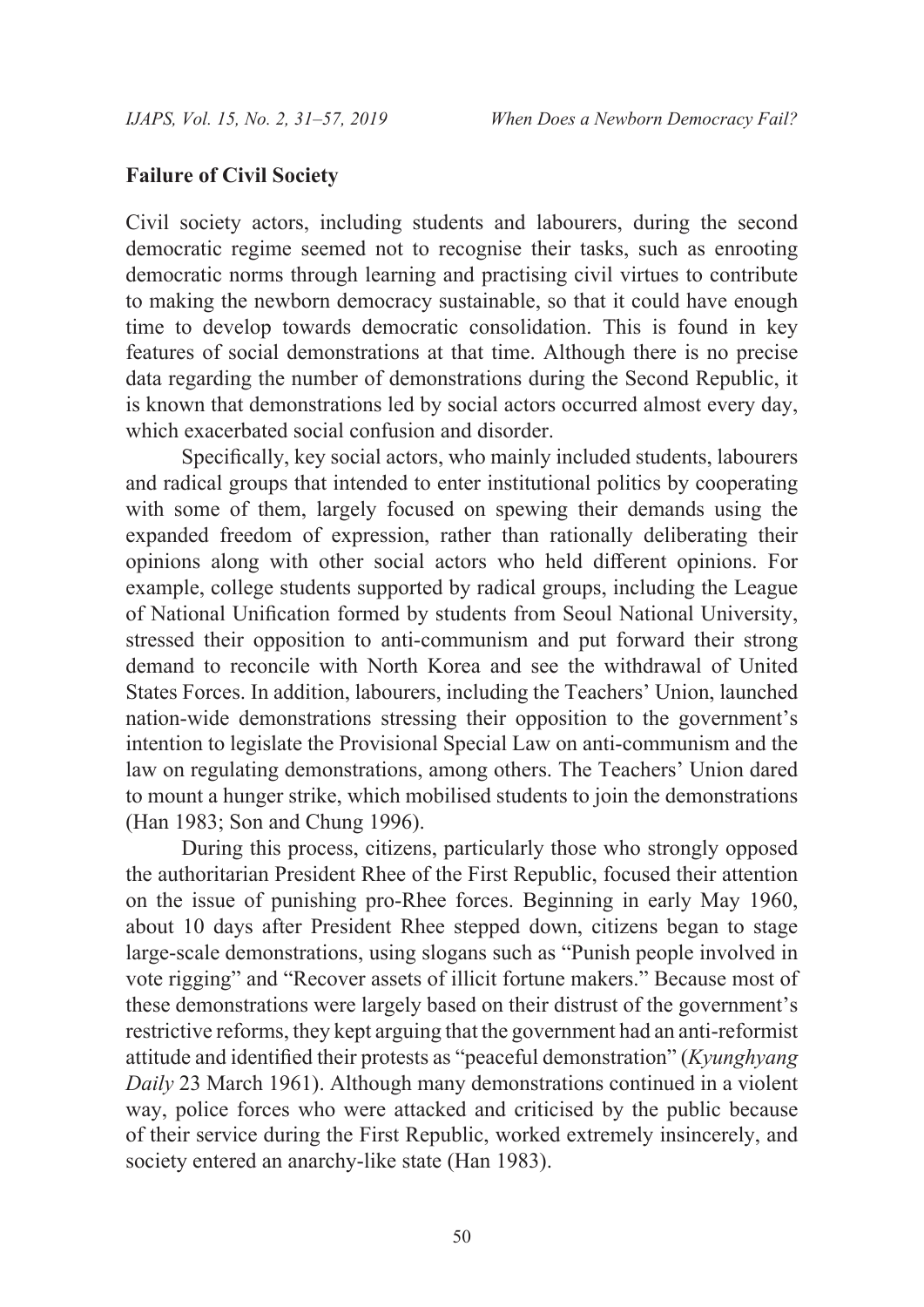Thus, the opinion that claimed that had the government faithfully followed peoples' arguments, this severe social disorder might not have happened (*Kyunghyang Daily* 13 October 1960) is debatable. Several facts showed that civil society actors did not input sufficient effort to create a space for reasonable discussion to democratically resolve problems through compromise and understanding. For example, many of the protesters used bars to threaten the police and frequently engaged in group disturbances (*Kyunghyang Daily* 23 June 1961) while the Parliament once considered the enforcement of a law that regulated demonstration, all of which reveal severe social confusion and disorder. In this context, there were demonstrations aimed at stopping protests (Lee 2015).

Thus, it is still debatable whether public fury could have be eased had the government strictly punished people involved in election fraud and widened the scope for prosecuting those who had illegally accumulated wealth. Finally, the social instability of that time shows that the expansion of newly introduced democratic norms and rules—tasks required from civil society to make the newborn democracy sustainable—was not displayed within civil society, which did not contribute to making the newborn democracy sustainable.

#### **CONCLUSION**

The analysis of the Korean case shows that newborn democracies confront crises of failure that hinder development towards a consolidation of democracy when its government and civil society are negligent in their efforts to make the newborn democracy sustainable. Specifically, the analysis showed that during the second democratic regime in Korea, political actors failed to enroot the government's democratic norms and therefore democratic legitimacy, which requires enhanced governmental responsibility. Key social actors also failed to enroot democratic norms that require the learning and practice of civic virtues. In this context, neither their respective tasks, nor their positive influences on each other in making the newborn democracy sustainable could occur, even though the regime was in a favourable position to consolidate the newborn democracy due to the strong antagonism in both the political and social spheres towards authoritarianism experienced during the previous regime.

As per this research finding, this paper is significant in two ways.

First, by analysing the case of Korea, it shows that the foremost task a newly democratised government should undertake is to consolidate its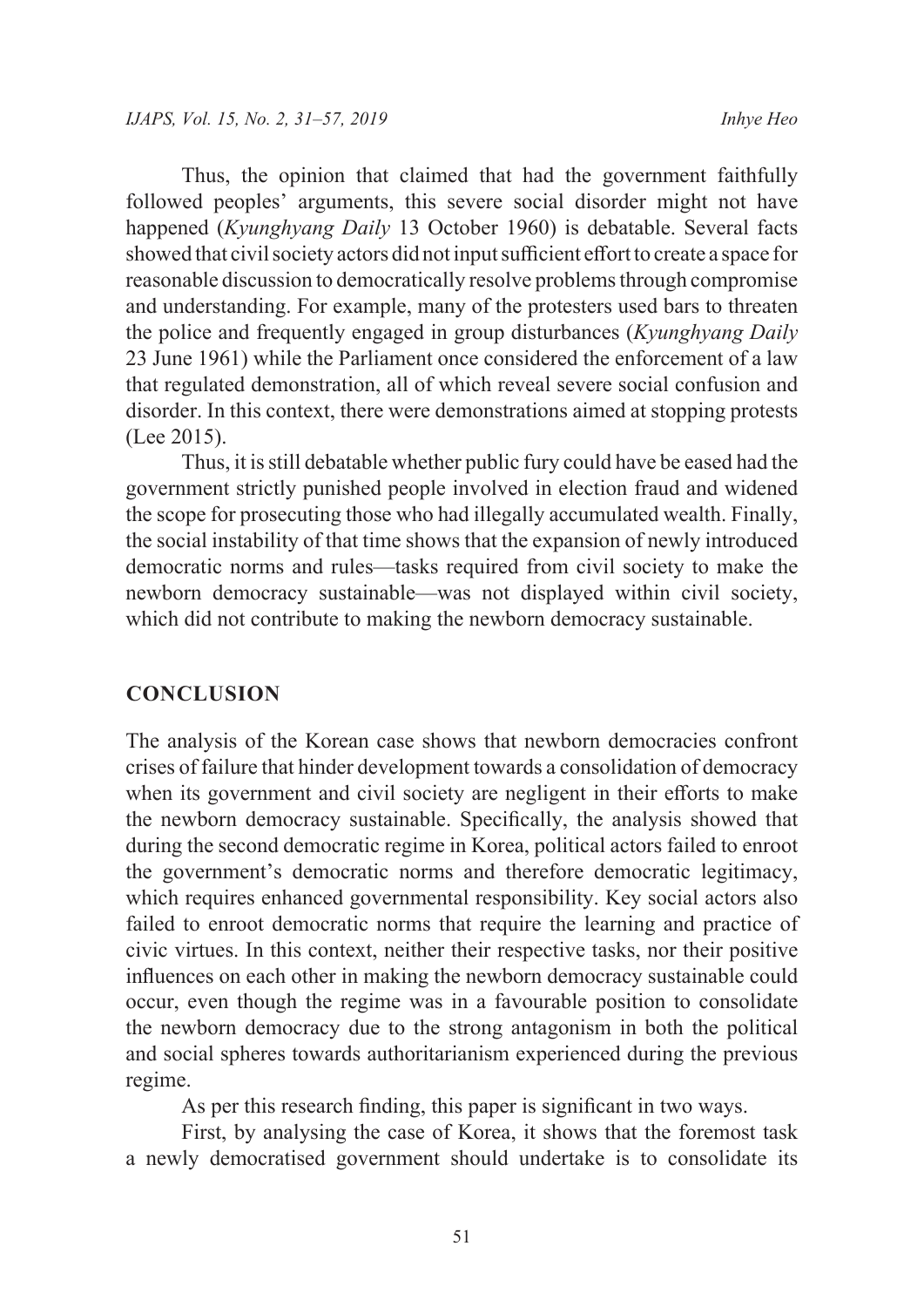newborn democracy to make it sustainable. As discussed earlier in this paper, the clear reason for the early collapse of the regime was the military coup, which occurred in May 1961. Young military officers, who had been members of the national defence guard established in 1946, became the country's elites after receiving United States education and training, which developed their traditional inclinations—namely, security, stability and development (Abrahansson 1972). Moore suggested that when elites who are slightly isolated from the centre of power carry out reforms or start revolutions, they are very likely to succeed (1993). Likewise, those young Korean soldiers were relatively shielded from corruption, as an isolated power within the military succeeded in seizing power. We cannot say that the military coup and the collapse of the regime occurred solely because of political and social confusion. It should be noted that the military initiated a coup to resolve problems within the military and to intervene in politics, disregarding national defence, which was its obligation for external security.<sup>5</sup> Yet, this paper shows that an unstable democracy bears some responsibility for the sudden collapse of the regime since a stable democracy is the strongest condition for preventing anti-democratic forces in the context of a newborn democracy.

Second, this paper is also significant because it shows ways to consolidate a newborn democracy. By elaborating the theoretical framework and examining the case of Korea, it revealed not only the specific tasks that both political and social actors should engage in, but also the importance of the tasks in promoting democratic development in the context of a newborn democracy. In other words, merely enhancing the level of democracy via institutional efforts including some notable democratic reform projects is not sufficient. Thus, this paper is expected to have implications for and offer insights into many young democracies in the world that are suffering hardships in consolidating their democracy.

#### **ACKNOWLEDGEMENTS**

This work was supported by the Ministry of Education of the Republic of Korea and the National Research Foundation of Korea (NRF-2015S1A5B5A02009827) and by research funds for newly appointed professors of Chonbuk National University in 2018.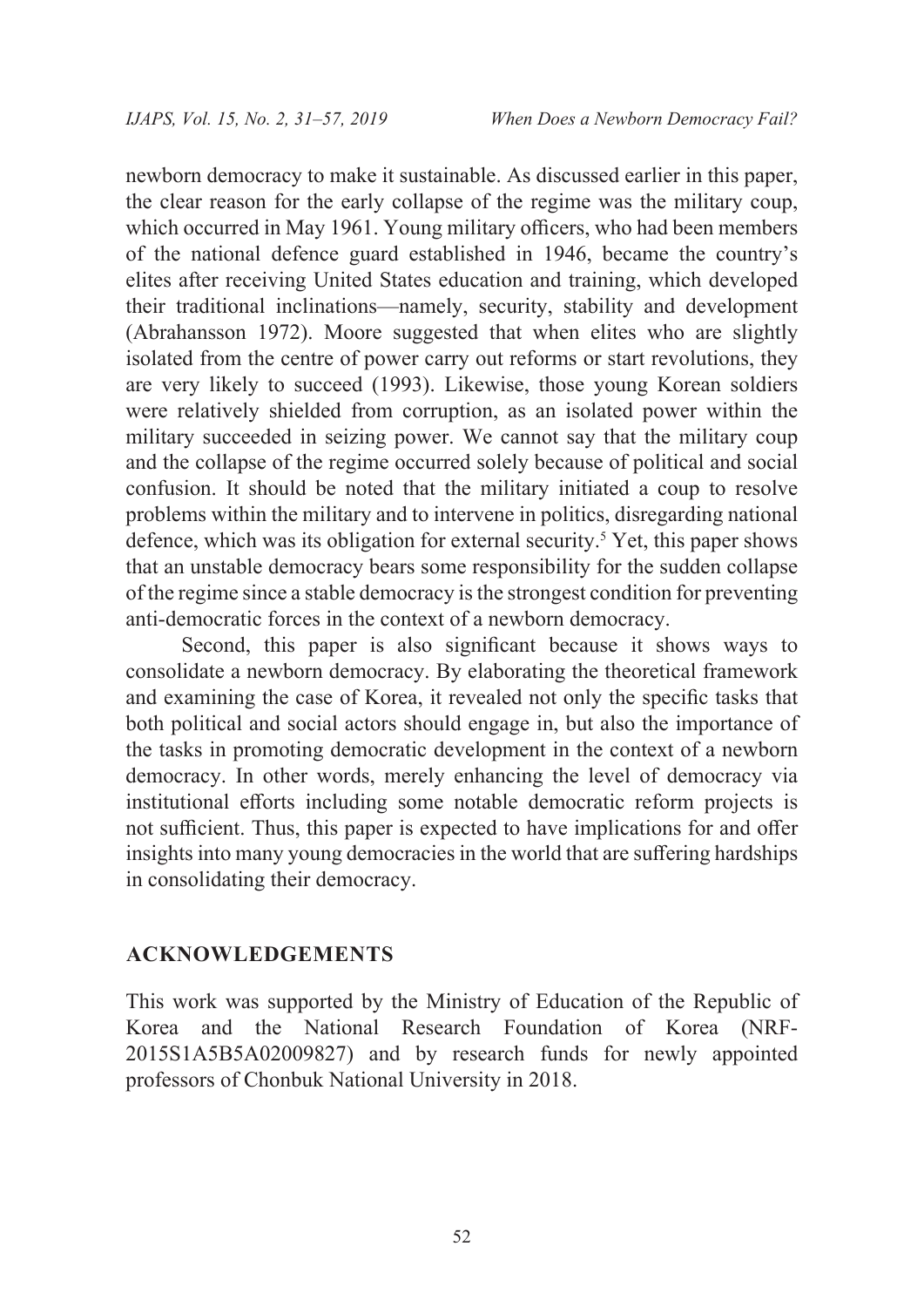#### **NOTES**

- Inhye Heo is an assistant professor of political science at Chonbuk National University, South Korea. She began her academic career at Korea University in 2011, where she was a research professor in the Peace and Democracy Institute. Her research explores the political economy of Asian countries, with a particular focus on public policy studies, democracy and democratic governance. She has published numerous articles on Korean politics and the political economy of Asia. Her recent works include Paradox of Administrative Decentralization Reform in Asian Young Democracies (*World Affairs*, 2018), Government Reorganization in the Light of Quality of Democracy: South Korea (*Asian Politics and Policy*, 2017), Overlapping Political Conflicts and Legislative Gridlock (*Japanese Journal of Political Science*, 2016), Neoliberal Developmentalism in South Korea (*Asian Pacific Viewpoint*, 2015), and Managing Policy Dilemmas in South Korea (*Asian Studies Review*, 2015).
- 1 Webpage of National Archives of Korea ([www.archives.go.kr\)](http://www.archives.go.kr), accessed 3 January 2018.
- <sup>2</sup> Ibid., accessed 10 October 2017.
- 3 Webpage of Korea Ministry of Government Legislation (<http://www.moleg.go.kr>), accessed 15 October 2017.
- <sup>4</sup> The high bill reflection rates for the 7th, 9th and 11th National Assemblies and the legislative council for national preservation reveal how powerless the Parliament was under the then-authoritarian regime. The number of bills proposed by lawmakers rapidly increased with the launch of the third democratic regime in 1988, indicating that the status of the National Assembly was strengthened and that the government had a strong will to bring about change and reform.
- <sup>5</sup> Complaints rapidly increased in the military with the surge in the number of soldiers resulting from the mobilisation system and subsequent stagnation in promotions shortly after the Korean War. Therefore, it is possible that military figures staged a coup and overthrew the democratic government to intervene in politics and pursue their personal interests.

#### **REFERENCES**

- About demonstration. 1960. *Kyunghyang Daily*, 13 October. <http://newslibrary.naver.com> (accessed 13 January 2018).
- Abrahansson, B. 1972. *Military professionalism and political power*. Beverly Hills: Sage.
- An interpellation by Lower House. 1960. *Kyunghyang Daily*, 9 September. <http://newslibrary.naver.com>(accessed 22 January 2018).
- Armony, A. C. and Schamis, H. E. 2005. Babel in democratization studies. *Journal of Democracy* 16 (4): 113–124, https://doi.org/[10.1353/jod.2005.0055](https://doi.org/10.1353/jod.2005.0055).
- Attention on marginal line between 'Whan' and 'Won'. 1960. *Dong-A Daily*, 9 June.
- Baek, U.-S. 1999. The truth of setting history straight. *Hwang-hae Mun-hwa* [Culture] 25: 375–379.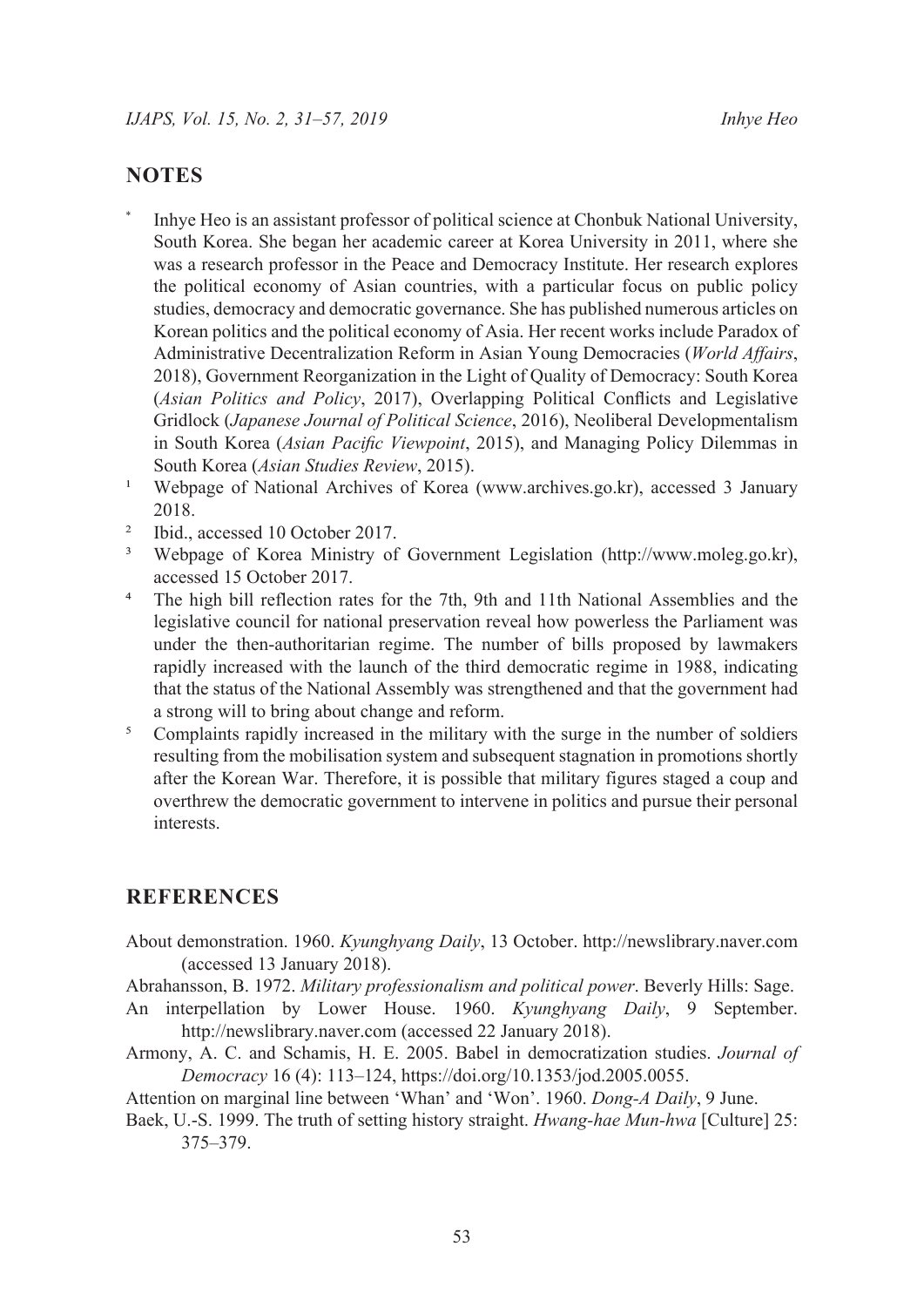- Brennan, W. 1976. State constitutions and the protection of individual rights. *Harvard Law Review* 90: 489–504.
- Butt, R. 1969. *The power of Parliament*. London: Constable.
- Chang, J.-H. 1960. *Sasang-gye: A special issue.* Seoul: Dong-bang.
- Cho, J.-K. 2006. National competitiveness and reform of political society in Korea. *Korean Journal of Political Science* 14: 179–206.
- Close investigation into corruption. 1960. *Dong-A Daily*, 24 June.
- Constitutional History Materials. 1968. *Vol. 5: Minutes on constitutional revision*. Seoul: National Assembly.
- Converse, N. and Kapstein, E. B. 2008. The threat to young democracies. *Survival: Global Politics and Strategy* 50 (2): 127–140, h[ttps://doi.org/10.1080/00396330802034325](http://doi.org.ssl.oca.korea.ac.kr/10.1080/00396330802034325).
- Dahl, R. A. 1989. *Democracy and its critics*. New Haven and London: Yale University Press.
- Demonstration Shocked the Government. 1961. *Kyunghyang Daily*, 23 June, <http://newslibrary.naver.com>(accessed 22 January 2018).
- Dingwerth, K. 2007. *The new transnationalism.* New York: Palgrave Macmillan.
- Elster, J. et al. 1998. *Institutional design in post-Communist societies: Rebuilding the ship at sea*. New York: Cambridge University Press.
- Enberg, J. and Ersson, S. 2001. Illiberal democracy in the Third World: An empirical enquiry. In *Democracy and political change in the Third World*, ed. Haynes, J., 36–56. London and New York: Routledge.
- Gerring J. et al. 2005. Democracy and economic growth: A historical perspective. *World Politics* 57 (3): 323–364, https://doi.org/10.1353/wp.2006.0002.
- Giddens, A. 1984. *The constitution of society: Outlines of the theory of structuration.* Berkeley: University of California Press. https://doi.org/10.2307/2111789
- Gil, S.-H. 1996. Political parties and legislative politics of the first Republic of Korea. *Journal of Korean Politics* 5: 118–142.
- Granato, J., Inglehart, R. and Leblang, D. 1996. Cultural values, stable democracy, and economic development: A reply. *American Journal of Political Science* 40 (3): 680–696, https://doi.org/10.2307/2111789
- Han, S.-J. 1983. *The Second Republic and democracy in Korea*. Seoul: Jongno Books.
- Hardin, R. 2003. *Liberalism, constitutionalism, and democracy.* Oxford: Oxford University Press.
- Heo, I. 2017. Government reorganization in the light of quality of democracy. *Asian Politics & Policy* 9: 202–221.
- Hetcher, M. and Opp, K. 2001. *Social norms.* New York: Russell Sage Foundation.
- Heywood, A. 2000. *Key concepts in politics.* New York: Palgrave Macmillan.
- Hopkin, J. 1999. Spain: Political parties in a young democracy*.* In *Changing party systems in Western Europe*, ed. Broughton, D., 207–231. London: Wellington House.
- Huntington, S. P. 1965. Political development and political decay. *World Politics* 17: 386– 430,<https://doi.org/10.2307/2009286>.
- Huntington, S. P. 1991. *The third wave: Democratization in the late twentieth century*. Norman: University of Oklahoma Press.
- Im, H. 2000. *Democracy in the era of globalisation*. Seoul: Nanam.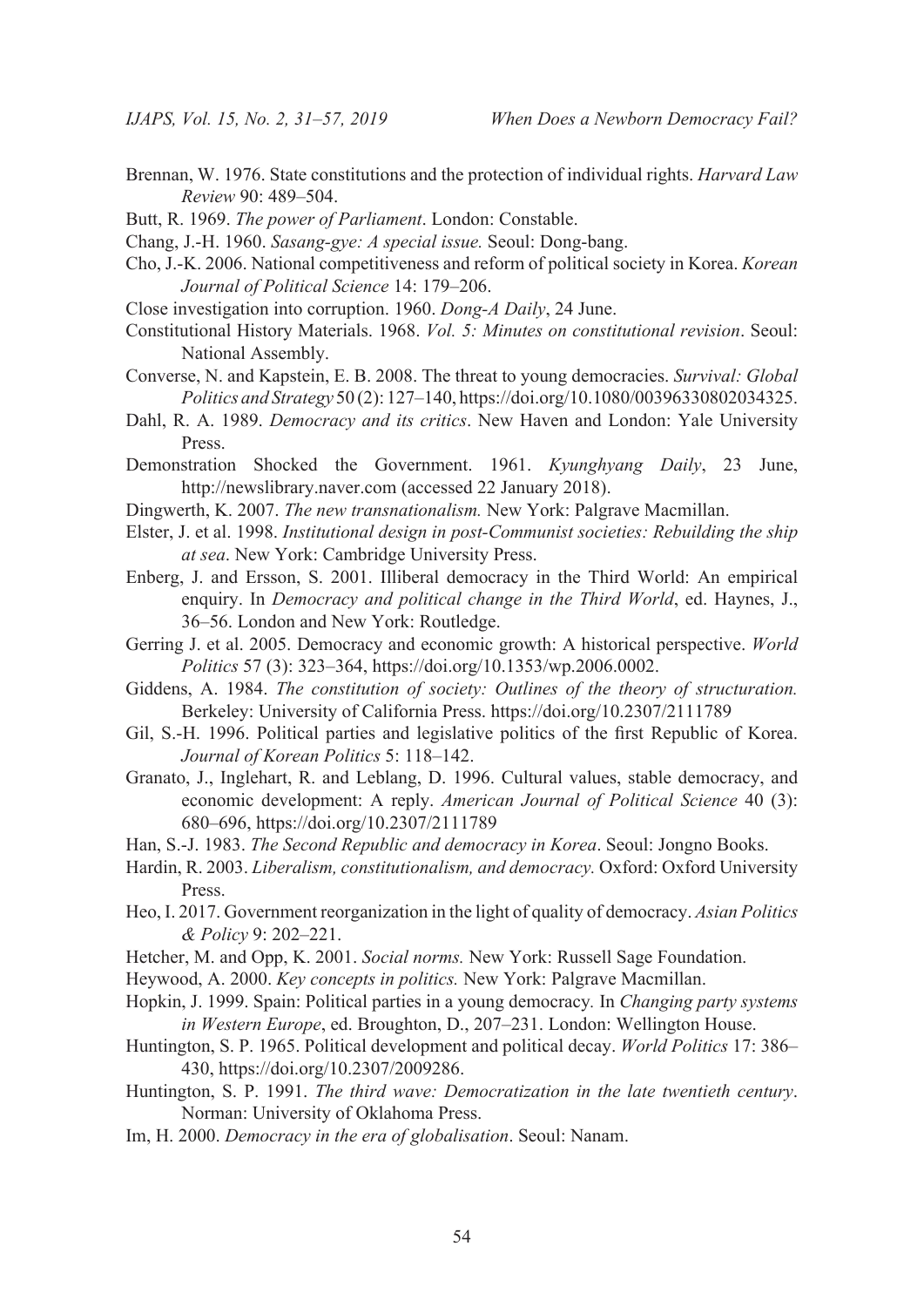- Jeong, H.-J. 1985. Was democratic government incompetent? *Shindong-A*, May, [http://www.changmyun.com/technote7/board.php?board=d63&page=18&](http://www.changmyun.com/technote7/board.php?board=d63&page=18&command=body&no=362) [command=body&no=362](http://www.changmyun.com/technote7/board.php?board=d63&page=18&command=body&no=362) (accessed 6 August 2017).
- Jeong, S.-H. 2012. The research on bicameral system in the Second Republic of Korea. *Korean Party Studies Review* 11: 5–36.
- Kang, W. 2009. Revisiting the fall of the Second Republic in South Korea. *Journal of Korean Political and Diplomatic History* 30: 45–70.
- Kapstein, E. B. and Converse, N. 2008. Why democracies fail. *Journal of Democracy* 19 (4): 57–68, https://doi.org[/10.1353/jod.0.0031](https://doi.org/10.1353/jod.0.0031).
- Kessel, J. H. 2001. *Presidents, the presidency, and the political environment*. Washington, DC: CQ Press.
- Kim, B.-W. 2009. History of Korea's constitution and directions for revision of civil rights and civil liberties in current constitution. *Public Law Journal* 10: 65–95.
- Kim, I.-Y. 2010. *Korea's national founding and making it rich*. Seoul: Guiparang.
- Kim, K.-D. 2018. *4.19 & 5.16.* Seoul: Kiparang.
- Kim, M.-C. 2008. Taking a look at the investigation into anti-democratic activities*. Kirok-in* 2: 132–136. http://archives.go.kr (accessed 1 January 2019).
- Lee, D.-Y. 2007. Between consolidation and reverse of democracy. *The Korean Journal of International Studies* 47: 173–196.
- Lee, H.-H. 2015. *Korean history, 23*. Seoul: Chungabooks.
- Lee, T.-H. 1994. Diplomacy of the Second Republic of Korea. *Journal of Korean Political and Diplomatic History* 10: 339–379.
- Lee, Y.-W. 1999. *The Second Republic of Korea and Chang-myun*. Seoul: Bumwoosa.
- Lijphart, A. 1996. *Institutional design in new democracies*. Boulder: Westview Press.
- Linz, J. J. and Stepan, A. C. 1996. Toward consolidated democracies. *Journal of Democracy* 7 (2): 14–33, https://doi.org/[10.1353/jod.1996.0031](https://doi.org/10.1353/jod.1996.0031).
- Ma, S.-Y. 2016. The space for liberal democracy in South Korea: Political discussions in Sasang-gye during the early 1960s. *Journal of Korean Politics* 25: 175–200.
- Macedo, S. 2000. *Diversity and distrust.* Cambridge: Vard University Press.
- Mair, P. 2009. Representative versus responsible government. Max Planck Institute for the Study of Societies, Cologne. <http://www.mpifg.de/pu/workpap/wp09-8.pdf> (accessed 10 January 2018).
- Manin, B., Przeworski, A. and Stokes, S. C. 1999. *Democracy, accountability and representation*. Cambridge: Cambridge University Press.
- Moon, B.-J. 2005. The Second Republic and "collapsed" democracy in Korea. *Democracy and Human Rights* 5: 5–37.
- Moore, B. 1993. *Social origins of dictatorship and democracy*. Boston: Beacon Press.
- Munck, G. L. 2009. *Measuring democracy: A bridge between scholarship and politics.*  Baltimore: Johns Hopkins University Press.
- Nelson, D. N. 1995. *After authoritarianism: Democracy or disorder?* London: Praeger.
- Oh, M.-H. 2007. Republicanism of the Second Republic of Korea. *The Review of Korean and Asian Political Thought* 6: 55–70.
- Peaceful demonstration. 1961. *Kyunghyang Daily*, 23 March.<http://newslibrary.naver.com> (accessed 13 January 2018).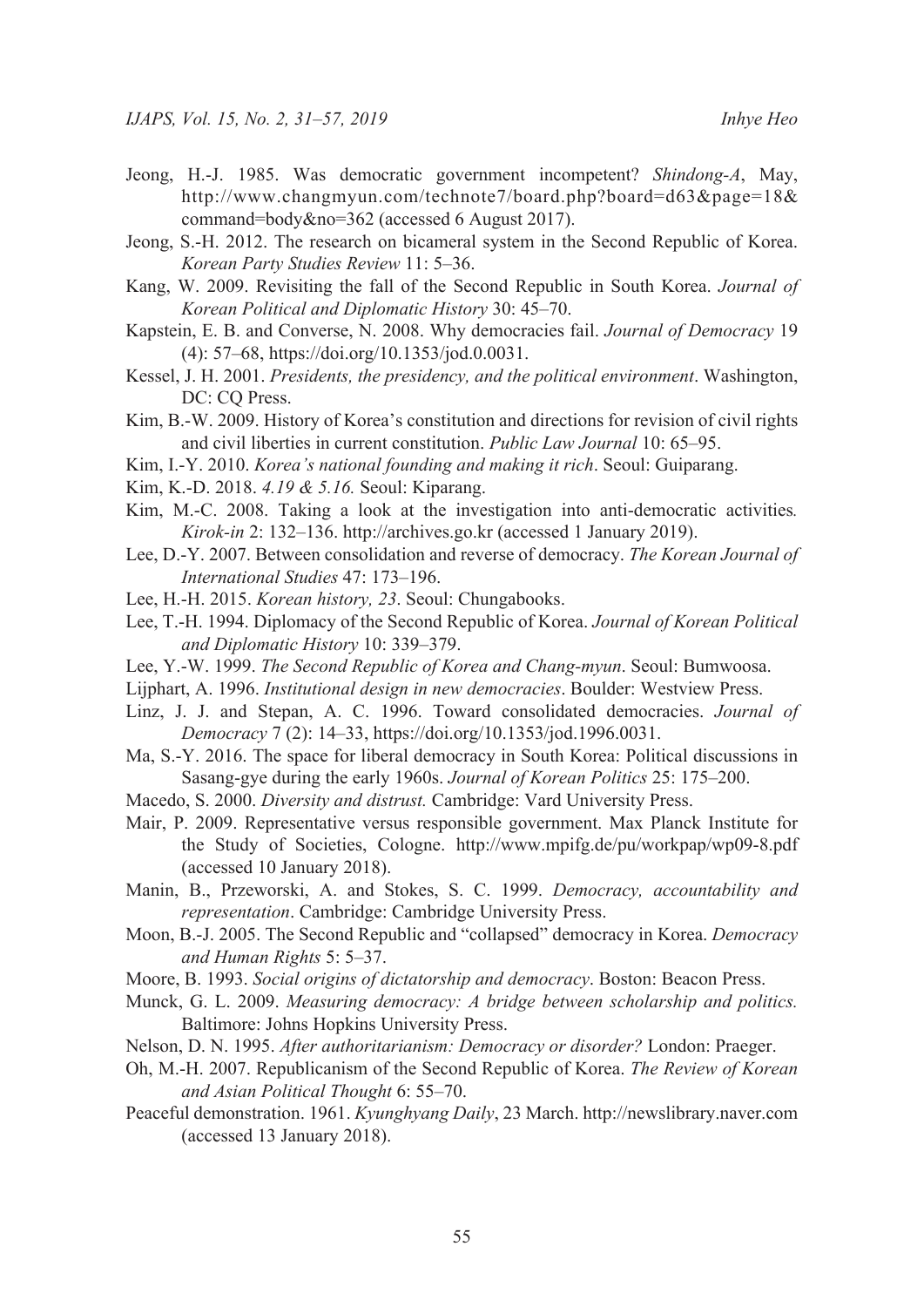- Pelczynski, Z. A. 1984. *The state and civil society.* Cambridge: Cambridge University Press.
- Persson, T. and Tabellini, G. E. 2005. *The economic effects of constitutions.* Cambridge: MIT Press.
- Peterson, M. A. 1990. *Legislating together: The White House and Capitol Hill from Eisenhower to Reagan*. Cambridge: Harvard University Press.
- Petrovsky, N., Mok, J. Y. and [León‐Cázares,](https://onlinelibrary.wiley.com/action/doSearch?ContribAuthorStored=Le%C3%B3n-C%C3%A1zares%2C+Filadelfo) F. 2017. Citizen expectations and satisfaction in young democracy. *Public Administration Review* 77: 395–407, [https://doi.](https://doi.org/10.1111/puar.12623) [org/10.1111/puar.12623.](https://doi.org/10.1111/puar.12623)
- Pevehouse, J. D. 2002. With a little help from my friends? Regional organisations and the consolidation of democracy. *American Journal of Political Science* 46 (3): 611– 626, https://doi.org/10.2307/3088403.
- Pietsch, J. and Clark, M. 2015. Critical citizens: Attitudes towards democracy in Indonesia and Malaysia. *Japanese Journal of Political Science* 16: 195–209, [https://doi.](https://doi.org/10.1017/S1468109915000031) [org/10.1017/S1468109915000031](https://doi.org/10.1017/S1468109915000031).
- Przeworski, A. 1999. Minimalist conception of democracy: A defense. In *Democracy's value*, eds. Shapiro, I. and Hacker-Cordon, C., 23–57. Cambridge: Cambridge University Press.
- Przeworski, A. and Wallerstein, M. 1985. *Capitalism and social democracy*. Cambridge: Cambridge University Press.
- Przeworki, A. et al. 2000. *Democracy and development: Political institutions and wellbeing in the world, 1950–1990.* Cambridge: Cambridge University Press.
- Schedler, A. 1998. What is democratic consolidation? *Journal of Democracy* 9: 91–107. https://doi.org[/10.1353/jod.1998.0030.](http://doi.org.ssl.oca.korea.ac.kr/10.1353/jod.1998.0030)
- Shah, A. and Thompson, T. 2004. Implementing decentralized local governance: A treacherous road with potholes, detours, and road closures. Policy Research Working Paper Series, no. WPS 3353, World Bank, Washington, DC.
- Shin, W.-C. 2000. A few thoughts on current presidential system. *The Law Research Seoul National University* 41: 316–343.
- Singh, A. 2002. "Asian capitalism" and the financial crisis. In *International capital markets systems in transition*, eds. Eatwell, J. and Taylor, L., 339–367. Oxford: Oxford University Press.
- Son, H.-C. and Chung, H.-G. 1996. Civil society and civic movement during the Second Republic. In *The Second Republic and Korean democracy*, ed. Paik, Y.-C., 269– 304. Seoul: Nanam.
- Stubbs, R. 2009. What ever happened to the East Asian developmental state? The unfolding debate. *The Pacific Review* 22 (1): 1–22, h[ttps://10.1080/09512740802650971](http://doi.org.ssl.oca.korea.ac.kr/10.1080/09512740802650971).
- Svolik, M. W. 2012. *Politics of authoritarian rule*. Cambridge: Cambridge University Press.
- The main instigator of the vote rigging. 1960. *Kyunghyang Daily*, 20 June. [http://newslibrary.](http://newslibrary.naver.com) [naver.com](http://newslibrary.naver.com) (accessed 25 January 2018).
- Uhlin, A. 2002. Globalization, democratization and civil society in Southeast Asia. In *Globalization and democratization in Asia*, eds. Jonsson, K. and Kinnvall, C., 149–166. London: Routledge.
- Vendergeest, P. and Peluso, N. L. 1995. Territorialisation and state power in Thailand*. Theory and Society* 24 (3): 385–426, https://doi.org/10.1007/BF00993352.